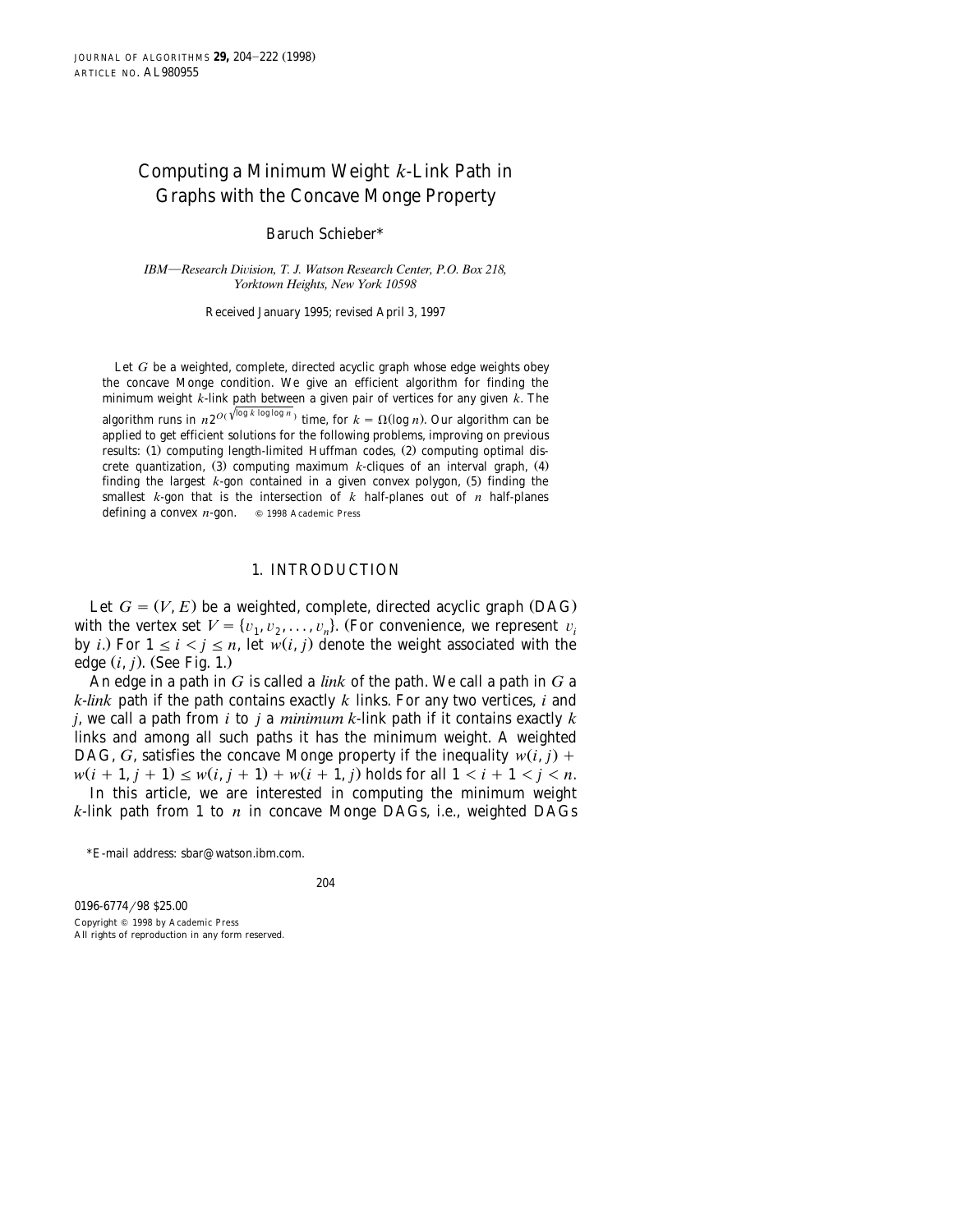<span id="page-1-0"></span>

FIG. 1. Complete DAG.

whose weights satisfy the concave Monge property. We assume that the weights are not given explicitly, instead whenever a weight  $w(i, j)$  is required it can be computed in constant time. (Otherwise, any algorithm would require  $\Omega(n^2)$  running time.)

Using the results of Aggarwal *et al.* [1] and Aggarwal and Park [2], it is easy to show that the minimum weight *k*-link path can be computed in  $O(nk)$  time for a concave Monge DAG. Bein, Larmore, and Park [7] and Aggarwal, Schieber, and Tokuyama [3] gave a weakly polynomial algorithm for this problem when the weights are restricted to be integers. The algorithm runs in  $O(n \log U)$  time, where *U* is the maximum absolute value of the weights. Aggarwal, Schieber, and Tokuyama [3] also gave an improved strongly polynomial algorithm that runs in  $O(n\sqrt{k \log n})$ *n* log *n*) time. The main result of this article is a  $n2^{O(\sqrt{\log k \log \log n})}$  time algorithm for computing the minimum weight *k*-link path, for  $k = \Omega(\log n)$ . Note that this algorithm is superior to both the algorithm given in  $[3]$  and the  $O(nk)$  time naive algorithm whenever  $k = \Omega(\log n)$ . From now on, we assume that this is the case.

In [3], Aggarwal, Schieber, and Tokuyama posed the question of designing an  $O(n^2)$  polylog $(n, k)$  time algorithm for computing the minimum weight *k*-link path. Although we are still unable to answer this question in the affirmative, we may be a step closer to this goal because for any *k*, such that  $\log k = \Omega((\log \log n)^{(1+\alpha)})$ , for some  $\alpha > 0$ , our algorithm runs in  $o(nk^{\epsilon})$  time, for any fixed  $\varepsilon$ .

Our algorithm is recursive. It uses some properties of concave Monge DAGs together with a variant of the parametric search technique  $[13, 12]$ [9](#page-17-0)]—a powerful technique for designing algorithms, especially in computational geometry [8]. Interestingly, our algorithm uses the parametric search in the most naive way, in contrast to the more sophisticated way it was used in [3]. We leave open the question whether a more clever way of applying the parametric search paradigm would yield a better algorithm.

In  $[3]$ , Aggarwal, Schieber, and Tokuyama describe five applications of the algorithm for minimum weight *k*-link path in concave Monge DAGs.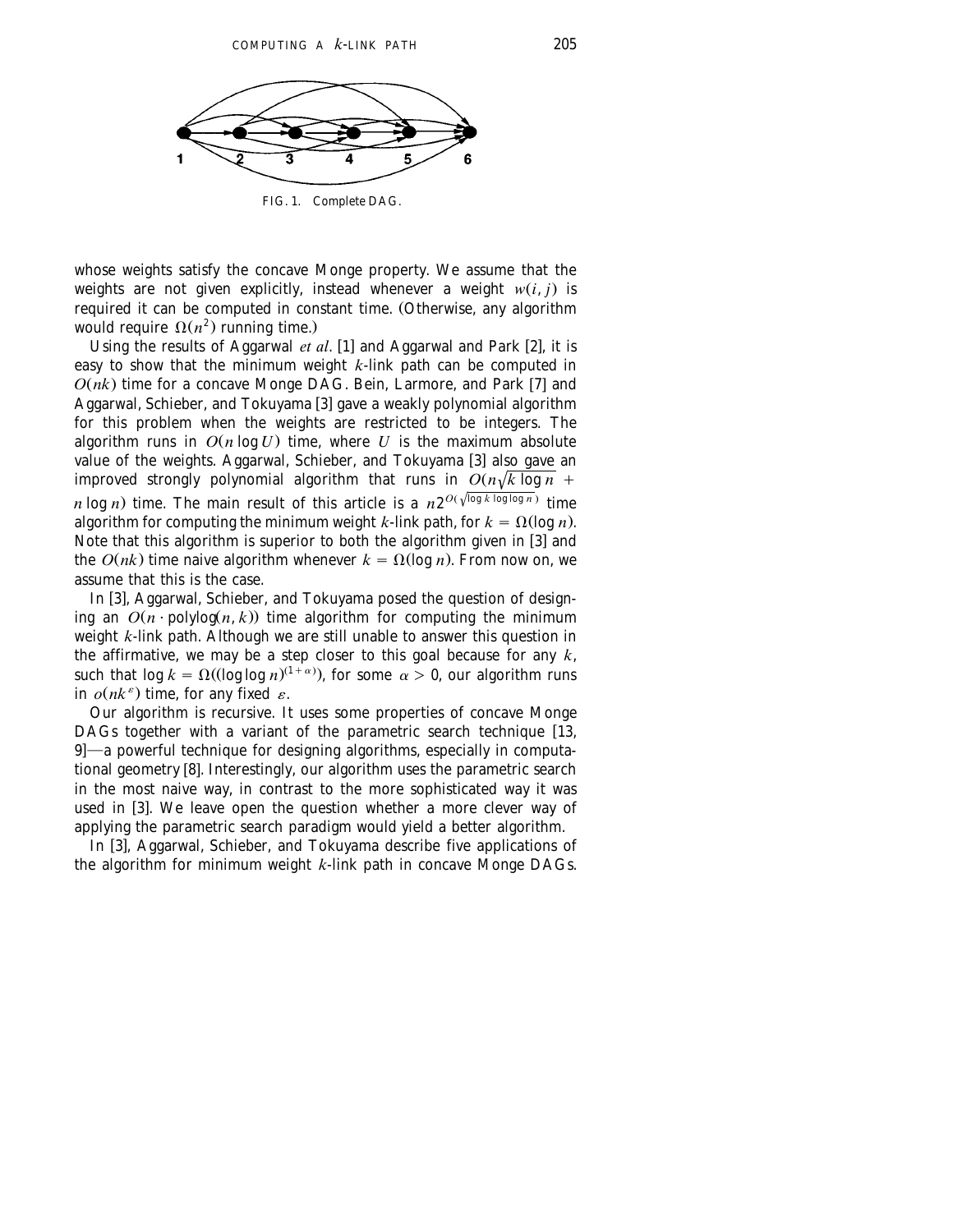These applications are to the following problems:

I. Computing optimal length limited prefix free binary codes.

II. Data compression by quantization.

III. Computing *k* maximum weight cliques in interval graphs.

IV. Computing the maximum area *k*-gon and the maximum perimeter *k*-gon that are contained in a given convex *n*-gon.

V. Computing the minimum area *k*-gon that is the intersection of *k* half-planes out of *n* half-planes defining a given convex *n*-gon.

In all of these applications we improve upon the results in [3]. Specifically, for  $k = \Omega(\log n)$ , the improved running time for Applications I, II, IV, and *V* is  $n2^{O(\sqrt{\log k \log \log n})}$ , while the improved running time for Application III is  $O(m) + n2^{O(\sqrt{\log k \log \log n})}$ . To make the article self-contained we de-scribe these applications in more detail in [Section 4.](#page-14-0)

The rest of the article is organized as follows. Section 2 proves some properties of concave Monge DAGs, and [Section 3](#page-7-0) describes the algorithm and analyzes its complexity.

## 2. PROPERTIES OF CONCAVE MONGE DIRECTED ACYCLIC GRAPHS

Let *G* be a concave Monge DAG. For a real number  $\tau$ , define  $G(\tau)$  to be the weighted DAG with the same sets of vertices and edges as *G*, in which each edge *e* in  $G(\tau)$  has the weight  $w(e) + \tau$  (where  $w(e)$  is the weight of *e* in *G*.. Note that if *G* has the concave Monge property, then  $G(\tau)$  also has this property. Define a *diameter* path in *G* to be a path from 1 to *n*.

The first two lemmas hold for any DAG and do not depend on the fact that *G* has the concave Monge property.

LEMMA 1. *If for some*  $\tau$  *a minimum weight diameter path in*  $G(\tau)$  *has k links*, *then this path is a minimum weight k*-*link diameter path in G*.

*Proof.* The lemma follows from the fact that the difference between the weight of any *k*-link diameter path in  $G(\tau)$  and the weight of the same path in G is  $k\tau$ .

LEMMA 2. If a minimum weight diameter path in  $G(\tau)$  has k links, then *for every*  $\xi < \tau$ , *any minimum weight diameter path in*  $G(\xi)$  *has at least k links*.

*Proof.* Let P and Q be minimum weight diameter paths in  $G(\tau)$  and  $G(\xi)$ , respectively. Suppose that *P* has *k* links, and that *Q* has  $\ell$  links.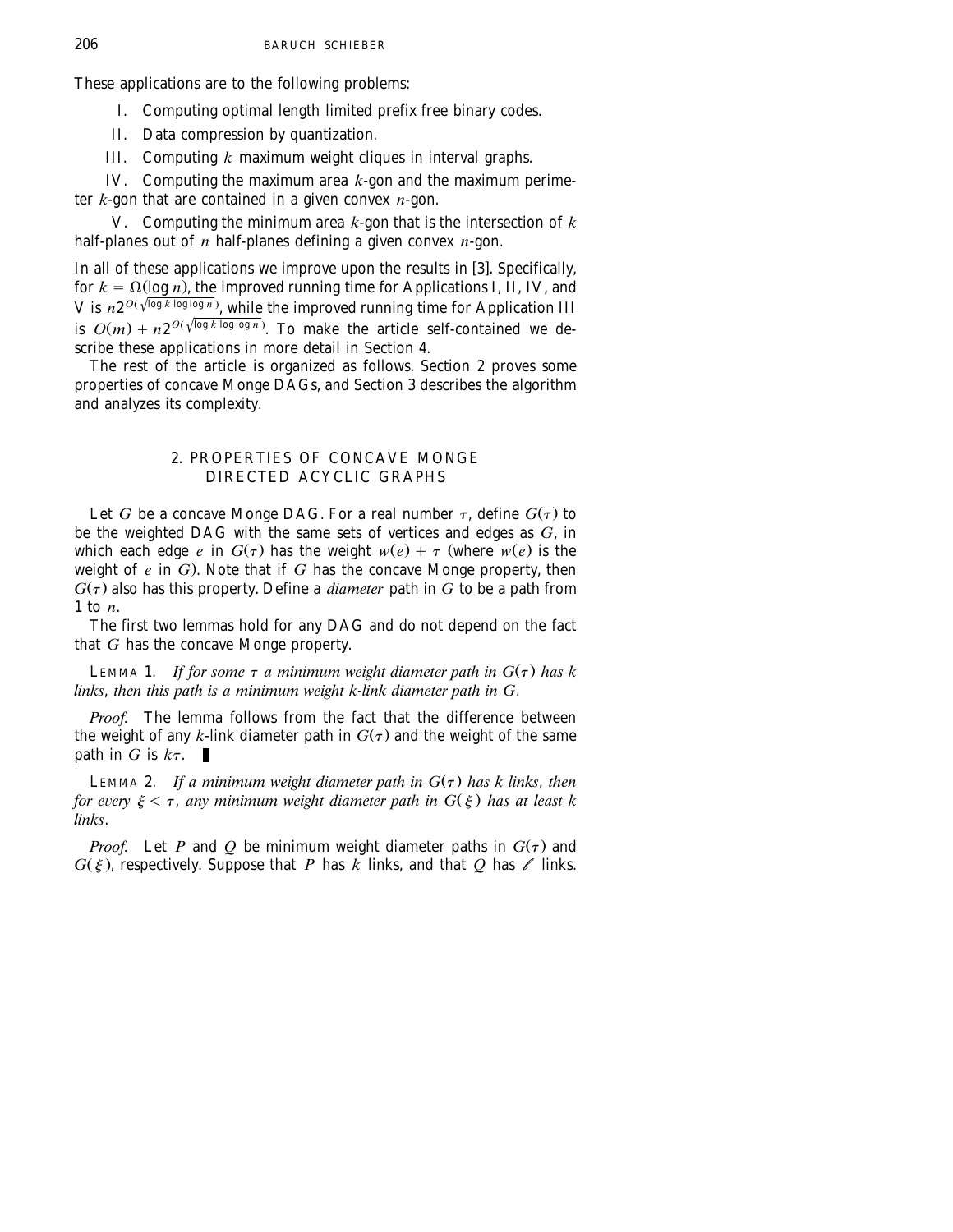Let  $W_\tau(P)$  denote the weight of *P* in  $G(\tau)$ . Then,  $W_\tau(Q) - W_\tau(P) \ge 0$  and  $W_{\varepsilon}(Q) - W_{\varepsilon}(P) \leq 0$ . Thus,

$$
\ell(\tau - \xi) = W_{\tau}(Q) - W_{\xi}(Q) \geq W_{\tau}(P) - W_{\xi}(P) = k(\tau - \xi).
$$

Because  $\tau - \xi > 0$ , we have that  $\ell \geq k$ . - 1

DEFINITION 1. An edge  $(i_1, j_1)$  covers another edge  $(i_2, j_2)$  if  $i_1 \leq i_2$  $j_2 \leq j_1$  and  $(i_1, j_1) \neq (i_2, j_2)$ .

Let  $P_1$  and  $P_2$  be paths in *G*. Suppose that there exists a link  $(i_1, j_1)$  of  $P_1$  and a link  $(i_2, j_2)$  of  $P_2$  such that  $(i_1, j_1)$  covers  $(i_2, j_2)$ . We define a *path swap* operation with respect to this pair of edges. This operation creates two new paths  $Q_1$  and  $Q_2$ . Path  $Q_1$  is given by connecting the prefix of  $P_1$  ending at  $i_1$  with the suffix of  $P_2$  starting at  $j_2$  by edge  $(i_1, j_2)$ . Path  $Q_2$  is given by connecting the prefix of  $P_2$  ending at  $i_2$  with the suffix of  $P_1$  starting at  $j_1$  by edge  $(i_2, j_1)$ . (See Fig. 2.)

LEMMA 3. *Let*  $Q_1, Q_2$  *be paths obtained from*  $P_1$  *and*  $P_2$  *by a path swap operation with respect to*  $(i_1, j_1)$  *and*  $(i_2, j_2)$ *. The sum of the weights of paths*  $Q_1$  and  $Q_2$  is at most the sum of the weights of paths  $P_1$  and  $P_2$ . In particular, *if*  $P_1$  and  $P_2$  are minimum weight paths so are  $Q_1$  and  $Q_2$ .



FIG. 2. The swap operation.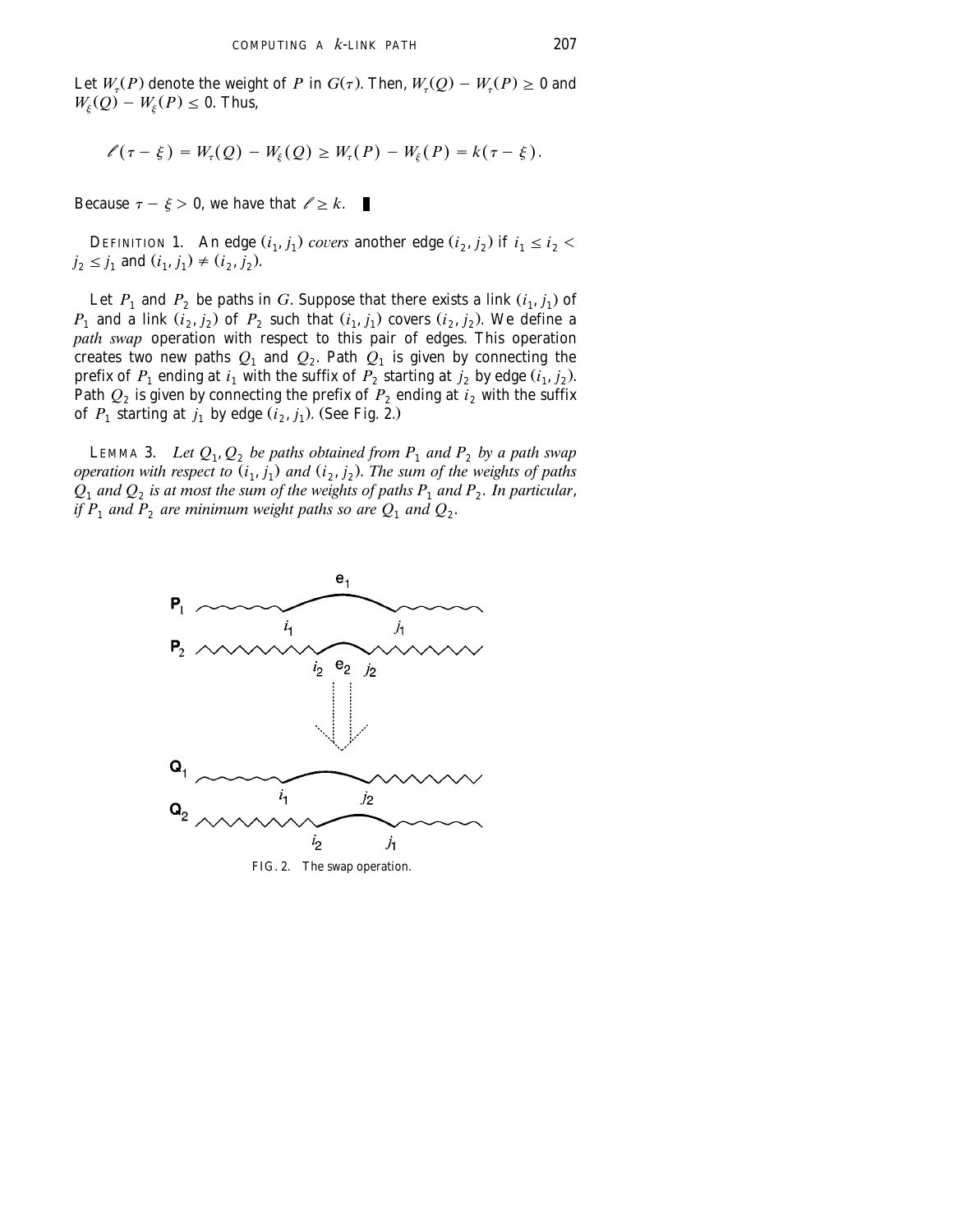*Proof.* In case  $i_1 = i_2$  or  $j_1 = j_2$ , clearly,  $W(Q_1) + W(Q_2) = W(P_1) +$  $W(P_2)$ . Otherwise, i.e.,  $i_1 < i_2 < j_2 < j_1$ , we have

$$
W(Q_1) + W(Q_2) = W(P_1) + W(P_2) - (w(i_1, j_1) + w(i_2, j_2))
$$
  
+ 
$$
(w(i_1, j_2) + w(i_2, j_1))
$$
  
\$\leq\$ W(P<sub>1</sub>) + W(P<sub>2</sub>).

The inequality follows from the concave Monge property of the edge weights.  $\mathbf{r}$ 

For  $a \leq b$ , let  $P_1$  and  $P_2$  be two distinct paths from 1 to *a* and from 1 to *b*, respectively. Suppose that  $P_1$  has  $k_1$  links,  $P_2$  has  $k_2$  links, where  $k_1 \geq k_2$ .

LEMMA 4. *For any*  $0 \le x \le k_1 - k_2$  *there are links e<sub>1</sub>* =  $(i_1, j_1)$  *of P<sub>1</sub>* and  $e_2 = (i_2, i_2)$  of  $P_2$  with the following two properties.

1. *Edge e*, covers edge e<sub>1</sub>.

2. *The prefix of*  $P_1$  *ending at i<sub>1</sub> has x more links than the prefix of*  $P_2$ *ending at i<sub>2</sub>*.

*Proof.* We prove the lemma by (double) induction on  $k_1$  and  $k_2$ : the lengths of paths  $P_1$  and  $P_2$ .

*Induction Basis*. Consider a path  $P_1$  from 1 to *a* with  $k_1$  links. Suppose that  $k_2 = 1$ , that is, path  $P_2$  consists of a single link  $(1, b)$ . In this case set  $e_2 = (1, b)$ , and set  $e_1$  as the  $(x + 1)$ st link in  $P_1$ . It is easy to see that  $e_2$  covers  $e_1$  and that the second property holds because the prefix of  $P_1$  up to the left endpoint of  $e_1$  consists of *x* links.

*Induction Step.* Assume that the lemma holds for (i) all pairs of paths  $P_1$  and  $P_2$  (that obey the lemma conditions), such that  $P_1$  has less than  $k_1$ links, and for (ii) all pairs of paths  $P_1$  and  $P_2$ , such that  $P_1$  has  $k_1$  links and  $P_2$  has  $k'$  links, for  $1 \leq k' < k_2 \leq k_1$ . We show that the lemma holds also for all pairs of paths  $P_1$  with  $k_1$  links and  $P_2$  with  $k_2$  links. Consider such a pair  $P_1$  and  $P_2$ . We distinguish between two cases depending on the last link of  $P_2$ , denoted  $(c, b)$ .

*Case* 1. The edge  $(c, b)$  does not cover any edges of  $P_1$ . This implies that  $c > d$ , where  $(d, a)$  is the last link of  $P_1$ . Let  $P'_1$  be the prefix of  $P_1$ ending at *d*, and let  $P'_2$  be the prefix of  $P_2$  ending at *c*. Note that the pair of paths  $P'_1$  and  $P'_2$  with  $k_1 - 1$  and  $k_2 - 1$  links, respectively, obey the lemma conditions and thus by the induction hypothesis for any  $0 \le x \le$  $(k_1 - 1) - (k_2 - 1) = k_1 - k_2$  there are links  $e_1 = (i_1, j_1)$  of  $P'_1$  and  $e_2 = (i_2, i_2)$  of  $P'_2$  that satisfy the lemma properties. Because  $e_1$  and  $e_2$  are also in  $P_1$  and  $P_2$  it follows that the lemma holds also for  $P_1$  and  $P_2$ .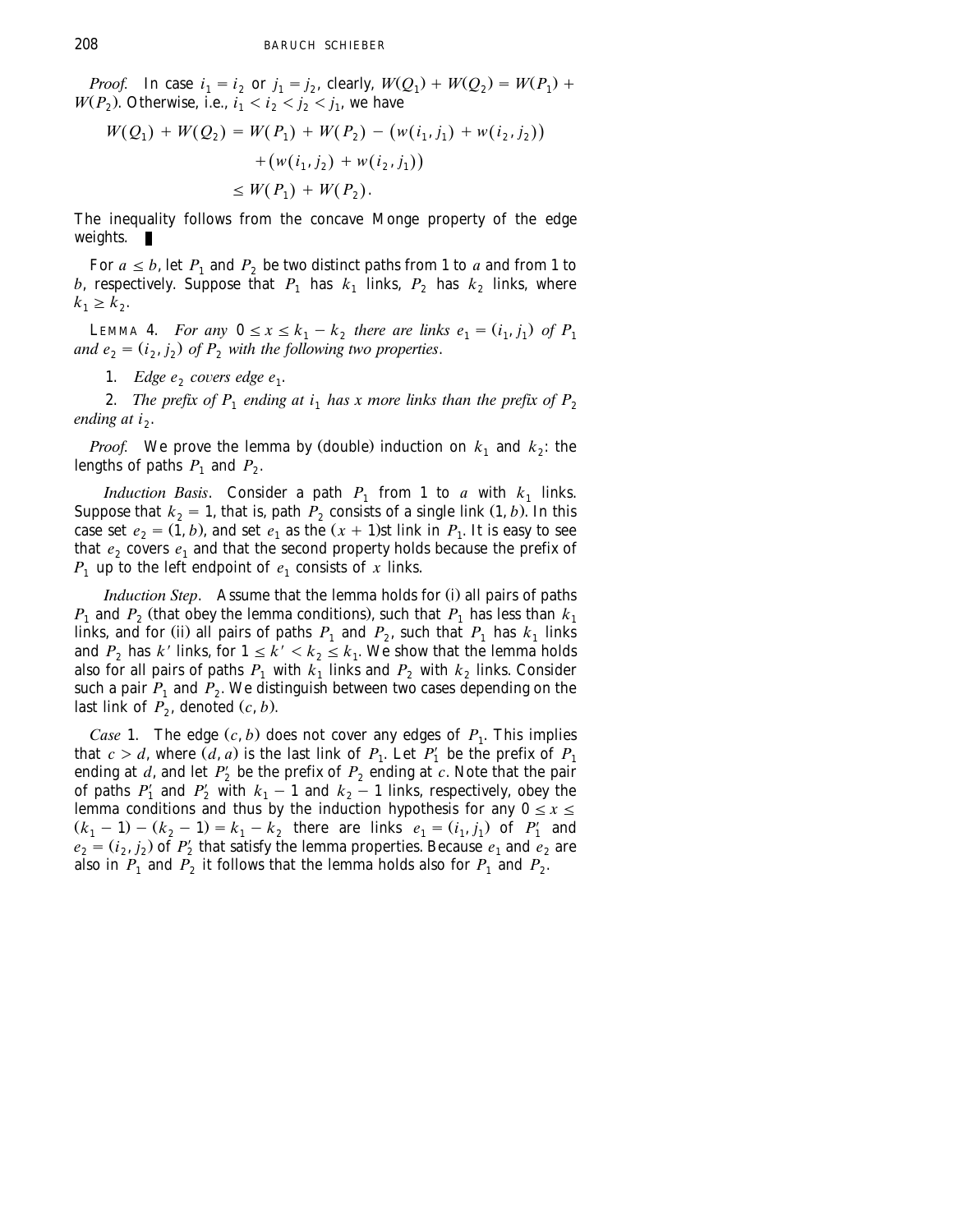*Case* 2. The edge  $(c, b)$  covers the last  $y > 0$  edges of  $P_1$ . Denote the last *y* edges of  $P_1$  by  $(d_1, d_2), (d_2, d_3), \ldots, (d_v, d_{v+1} = a)$ . Suppose that  $k_1 - k_2 - y < x \le k_1 - k_2$ , in this case set  $e_2 = (c, b)$  and  $e_1 =$  $(d_{x-k_1+k_2+y}, d_{x-k_1+k_2+y+1})$ . Clearly,  $e_2$  covers  $e_1$ , also the prefix of  $P_1$ ending at  $d_{x-k_1+k_2+y}$  has *x* more links than the prefix of  $P_2$  ending at  $c$ . The remaining case we have to consider is  $0 \le x \le k_1 - k_2 - y$ , and  $y \leq k_1 - k_2$ . Let *d* be the vertex preceding  $d_1$  in  $P_1$ , let  $P'_1$  be the prefix of  $P_1$  ending at *d*, and let  $P'_2$  be the prefix of  $P_2$  ending at *c*. Note that  $P'_1$ has  $k_1 - y - 1$  links and note that  $P_2$  has  $k_2 - 1$  links. The pair  $P'_1$  and  $P'_{2}$  obey the lemma conditions and thus by the induction hypothesis for any  $0 \le x \le (k_1 - y - 1) - (k_2 - 1) = k_1 - k_2 - y$  there are links  $e_1 =$  $(i_1, j_1)$  of  $P'_1$  and  $e_2 = (i_2, j_2)$  of  $P'_2$  that satisfy the lemma properties. Because  $e_1$  and  $e_2$  are also in  $P_1$  and  $P_2$  it follows that the lemma holds also for  $P_1$  and  $P_2$ .

LEMMA 5. *Let a*, *b*,  $P_1$ ,  $P_2$ ,  $k_1$ , and  $k_2$  be as in the previous text. For any *k* in the range  $[k_2, k_1]$ , there are paths  $Q_1$  with k links from 1 to a and  $Q_2$  with  $k_1 + k_2 - k$  links from 1 to b such that the sum of the weights of paths  $Q_1$ and  $Q_2$  is at most the sum of the weights of paths  $P_1$  and  $P_2$ . In particular, if  $P_1$  and  $P_2$  are minimum weight paths so are  $Q_1$  and  $Q_2$ .

*Proof.* Fix some *k* in the range  $[k_2, k_1]$ . By Lemma 4 there are links  $e_1 = (i_1, j_1)$  in  $P_1$  and  $e_2 = (i_2, j_2)$  in  $P_2$  such that edge  $e_2$  covers edge  $e_1$ , and the prefix of  $P_1$  ending at  $i_1$  has  $k - k_2$  more links than the prefix of  $P_2$  ending at *i*<sub>2</sub>. Perform a path swap with respect to  $e_1$  and  $e_2$  to obtain two paths  $Q_1$  and  $Q_2$  from 1 to *a* and *b*, respectively. Because  $Q_1$  is created by connecting the prefix of  $P_1$  ending at  $i_1$  with the suffix of  $P_2$ starting at  $j_2$ , the length of  $Q_1$  is  $k_2 + (k - \tilde{k_2}) = \tilde{k}$ . Similarly, the length of  $Q_2$  is  $k_1 - (k - k_2) = k_1 + k_2 - k$ . Lemma 3 implies that the sum of the weights of paths  $Q_1$  and  $Q_2$  is at most the sum of the weights of paths  $P_1$  and  $P_2$ .

DEFINITION 2. For  $1 < a \le n$  and  $1 \le l < a$ , let  $P(a, l')$  denote a minimum weight  $\ell$ -link path in *G* from 1 to *a*, and let  $W(a, \ell)$  denote the weight of this path. Let  $P(\ell) = P(n, \ell)$  and  $W(\ell) = W(n, \ell)$ .

The next propositions follow from Lemma 5.

PROPOSITION 6. *For*  $1 < a < b \le n$  *and*  $1 \le l < a - 1$ ,

$$
W(a, \ell') - W(a, \ell + 1) \leq W(b, \ell') - W(b, \ell + 1).
$$

*Proof.* Let  $P_1$  be a minimum weight  $(\ell + 1)$ -link path in *G* from 1 to *a* and let  $P'$  be a minimum weight  $\ell$ -link path from 1 to *b*. By Lemma 5 there are paths  $Q_1$  with  $\ell$  links from 1 to *a* and  $Q_2$  with  $(\ell + 1)$  links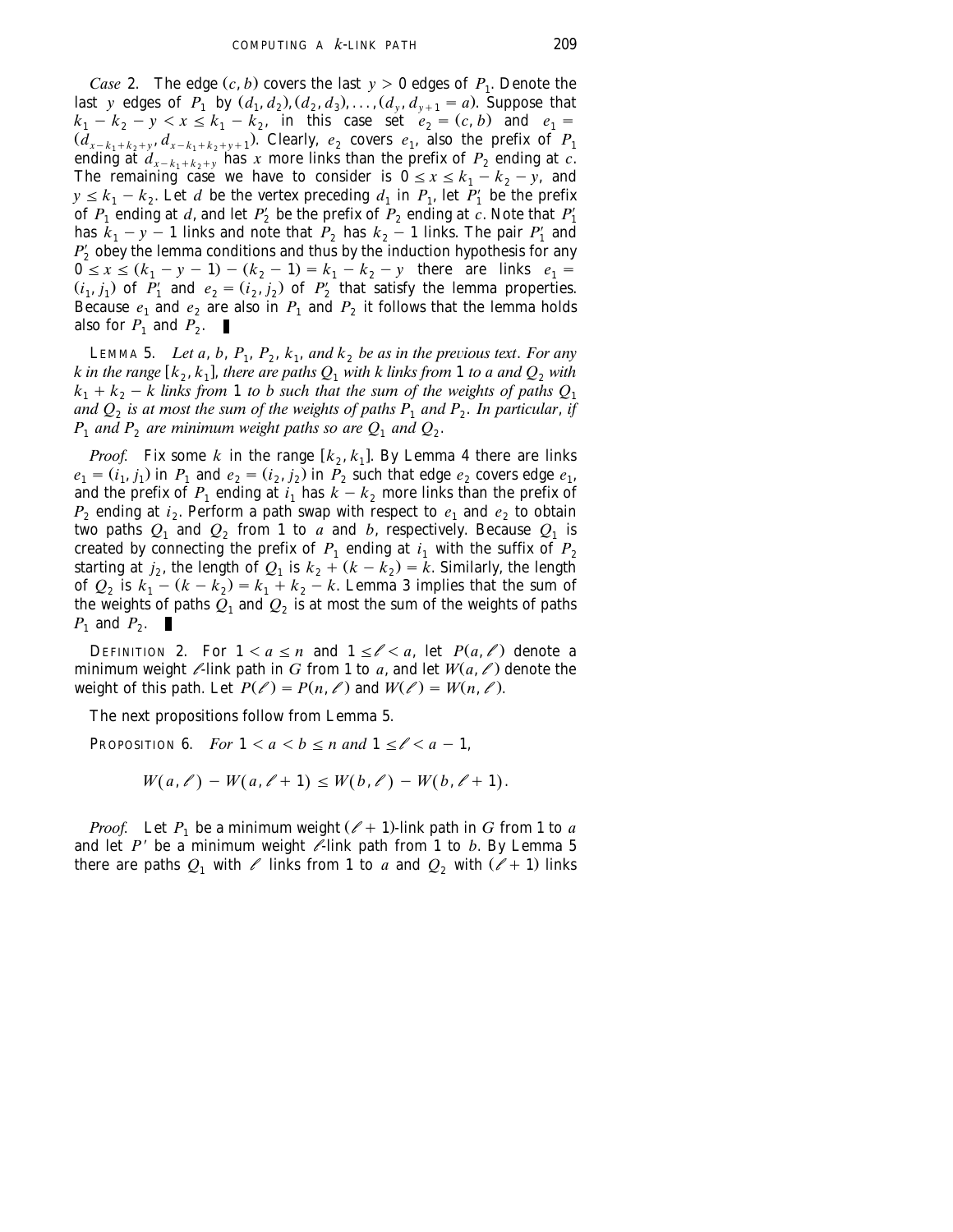from 1 to *b* such that the sum of the weights of these paths is at most the sum of the weights of paths  $P_1$  and  $P_2$ . The proposition follows.  $\blacksquare$ 

PROPOSITION 7. *For*  $1 < a \le n$  *and*  $1 < l < a - 1$ ,

$$
W(a, \ell) - W(a, \ell + 1) \leq W(a, \ell - 1) - W(a, \ell).
$$

*Proof.* Let *P* be a minimum weight  $(\ell + 1)$ -link path in *G* from 1 to *a* and let  $P'$  be a minimum weight  $(\ell - 1)$ -link path from 1 to *a*. By Lemma 5 there are paths  $Q$  and  $Q'$  with  $\ell$  links from 1 to  $a$  such that the sum of the weights of these paths is at most the sum of the weights of paths  $P$  and *P'*. The proposition follows.  $\blacksquare$ 

Proposition 7 implies that the function  $W(a, .)$  is unimodal; or in other words, any local minimum of the function is the global minimum.

In the next proposition we consider minimum weight paths with  $\ell$  links from 1 to some vertex *i*. Note the distinction between minimum weight  $\ell$ -link paths which are paths of minimum weight among all path with exactly  $\ell$  links from 1 to *i*, and minimum weight paths with  $\ell$  links which are paths of minimum weight among *all* paths from 1 to *i* that also have *l* links, such paths may not necessarily exist.

PROPOSITION 8. *For*  $1 \le l \le n - 1$ , *all the vertices to which there exists a minimum weight path* (*from* 1) *with*  $\ell$  *links are consecutive.* 

*Proof.* To obtain a contradiction assume that there exist three vertices  $a < b < c$ , such that there exist minimum weight paths  $P_1$  and  $P_3$  with  $\ell$ links from 1 to *a* and to *c*, respectively, but there is no minimum weight path from 1 to *b* with  $\ell$  links. Let  $P_2$  be a minimum weight path from 1 to  $b$  with  $k$  links. If  $k < \ell$  , then, by Lemma 5, there are minimum weight paths  $Q_1$  with  $k$  links from 1 to  $a$  and  $Q_2$  with  $\ell$  links from 1 to  $b$ . Otherwise, there are minimum weight paths  $Q_3$  with  $k$  links from 1 to  $c$ and  $Q_2$  with  $\ell$  from 1 to *b*; a contradiction.

LEMMA 9. *For any*  $1 \leq k \leq n - 1$ , *there exists a real number*  $\tau$  *such that a minimum weight diameter path of*  $G(\tau)$  *has k links.* 

*Proof.* First, consider some  $1 < k < n - 1$ . We claim that for any  $\tau$  in the interval  $[W(k) - W(k + 1), W(k - 1) - W(k)]$  there is a minimum weight diameter path in  $G(\tau)$  with  $k$  links. Consider any  $k \leq \ell \leq n$ . Note that a minimum weight *x*-link path in  $G(\tau)$  weighs  $W(x) + x\tau$ , it follows that for  $\tau \ge (W(k) - W(\ell))/(\ell - k)$ , a minimum weight *k*-link path in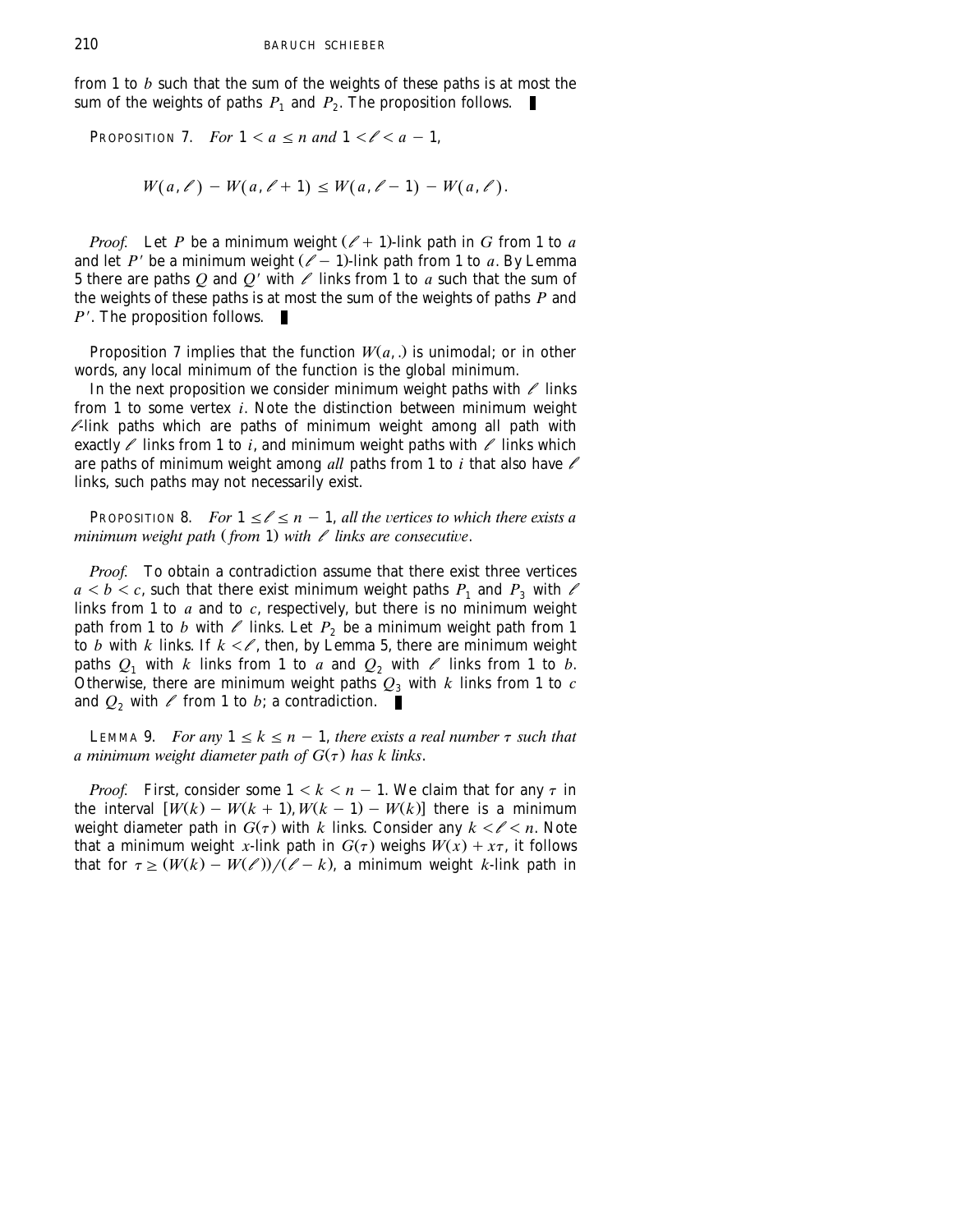<span id="page-7-0"></span> $G(\tau)$  weighs no more than a minimum weight *l*-link path in  $G(\tau)$ . By Proposition 7,

$$
W(k) - W(\ell') = W(k) - W(k+1) + W(k+1) - W(k+2)
$$
  
+ ... + W(\ell-1) - W(\ell)  

$$
\leq (\ell - k)(W(k) - W(k+1)).
$$

We get that for all  $\tau \geq W(k) - W(k + 1)$ , a minimum weight *k*-link path in  $G(\tau)$  weighs no more than a minimum weight *l*-link path in  $G(\tau)$ , for any  $\ell > k$ . Now consider any  $1 \leq \ell < k$ . For  $\tau \leq (W(\ell) - W(k))/(k - \ell)$ , a minimum weight *k*-link path in  $G(\tau)$  weighs no more than a minimum weight  $\ell$ -link path in  $G(\tau)$ . Applying Proposition 7 again we get that for all  $\tau \leq W(k-1) - W(k)$ , a minimum weight *k*-link path in  $G(\tau)$  weighs no more than a minimum weight  $\ell$ -link path. This completes the proof for  $1 < k < n - 1$ . In a similar way it can be shown that for any  $1 < l < n$ , and for all  $\tau \geq W(1) - W(2)$ , a minimum weight 1-link path in  $G(\tau)$ weighs no more than a minimum weight  $\ell$ -link path; and for any  $1 \leq \ell < n$ - 1, and for all  $\tau \leq W(n-2) - W(n-1)$ , a minimum weight  $(n-1)$ -link path in  $G(\tau)$  weighs no more than a minimum weight  $\ell$ -link path.

Let  $I_{\text{ont}}$  be the interval  $[W(k) - W(k + 1), W(k - 1) - W(k)]$ . To find a minimum weight *k*-link diameter path it is sufficient to find some value  $\tau_{\rm opt}$  in the interval  $I_{\rm opt}$ . Suppose that such a  $\tau_{\rm opt}$  is found. To compute a minimum weight  $k$ -link diameter path in  $G$  (or equivalently, a minimum weight diameter path in  $G(\tau_{\text{out}})$  with *k* links) we do the following. First, we apply either the linear time algorithm for finding a minimum weight diameter path in DAGs with the concave Monge property given by Wilber [15] or the one given by Klawe [10], to find two minimum weight diameter paths in  $G(\tau_{\text{opt}})$ :  $P_1$  with the maximum number of links and  $P_2$  with the minimum number of links. The modification required in either of these algorithms in order to find  $P_1$  (resp.,  $P_2$ ) is in the comparisons of path weights: whenever the weights of two paths are compared and found to be equal the path with more (resp., less) links is considered lighter. Second, we apply Lemma 5 to find a minimum weight diameter path with *k* links. It is easy to see that finding the required links  $e_1$  and  $e_2$  in the proof of Lemma 5 and that performing the path swap can be done in time proportional to the length of  $P_1$ ; that is,  $O(n)$  time.

### 3. THE ALGORITHM

The algorithm either explicitly computes a minimum *k*-link diameter path or finds some  $\tau_{\text{opt}}$  which can be used to find such a path as explained in the previous section.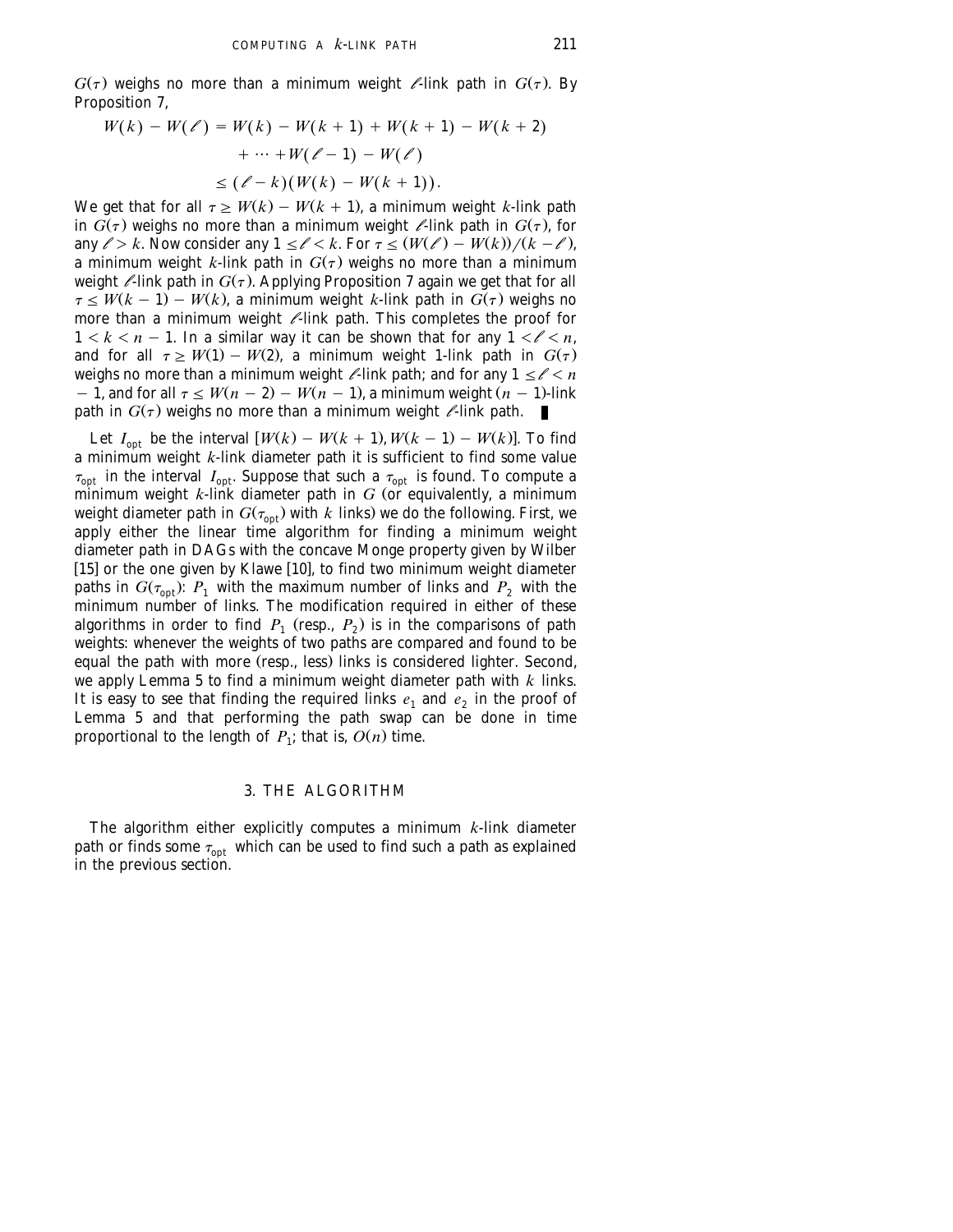Fix an integer  $\ell$ , which is set appropriately in the analysis. For convenience, assume that both  $\ell$  and  $k\ell$  are integers. The algorithm consists of  $k/\ell$  stages. In the *t*th stage, for  $t = 1, \ldots, k/\ell$ ,

either find some  $\tau_{\text{ont}}$  or (i) compute the maximal range  $[L_t, R_t]$ such that for all  $\tau \in I_{\text{out}}$  and for all  $L_t \leq i \leq R_t$ , there exists a minimum weight path from 1 to *i* in  $G(\tau)$  with  $t\ell$  links; and (ii) compute a minimum weight  $t \ell$ -link path to each of these vertices.

Note that the range  $[L_i, R_i]$  cannot be empty. Later we show that in case  $\tau_{\text{out}}$  is not found in stage *t*, then for all  $t \in I_{\text{out}}$  and for all  $L_t \le i \le R_t$ , all minimum weight paths from 1 to *i* in  $G(\tau)$  have  $t\ell$  links. This implies that  $L_t > R_{t-1}$ .

The input to stage *t* consists of minimum weight  $((t - 1)/\ell)$ -link paths from 1 to *i* in *G*, for all  $L_{t-1} \le i \le R_{t-1}$ . All these paths are minimum weight paths in  $G(\tau)$ , for all  $\tau \in I_{\text{out}}$ . For  $t > 1$ , these paths were computed in the previous stage. For  $t = 1$ ,  $L_0 = R_0 = 1$ .

The main tool used in stage *t* is a decision procedure that for a given vertex  $R_{t-1} + m$  and a parameter  $x > (t-1)\ell$ , decides whether for all  $\tau \in I_{\text{opt}}$  all minimum weight paths from 1 to  $R_{t-1} + m$  in  $G(\tau)$  have less than  $\overline{x}$  links. The decision procedure either terminates with a "yes/no" answer or finds some  $\tau_{\text{out}}$ . We use the decision procedure to binary search  $L_t$  and  $R_t$ .

Before turning to stage *t* we describe the decision procedure. In this procedure we recursively compute minimum  $k'$ -link paths for some  $k' < k$ in an auxiliary DAG  $H_k$ . We start with the following definition.

DEFINITION 3. Let  $P$  be a path that starts at 1. The left endpoint of the last link of *P* is called the *anchor* of *P*. Similarly, the left endpoint of the *i*th link of *P* is called the *i*-*anchor* of *P*. If the anchor  $(i$ -anchor) of a path *P* is in an interval *I*, we say that the path *P* is anchored  $(i$ -anchored) in *I*.

Fix  $x > (t - 1)$  and *m* and consider any minimum weight path *P* from 1 to  $R_{t-1} + m$  in  $G(\tau)$ , for any  $\tau \in I_{\text{out}}$ . We claim that *P* is  $((t-1)\ell +$ 1)-anchored at  $[L_{t-1}, R_{t-1}]$ . This follows from our assumption that  $[L_{t-1}, R_{t-1}]$  is the maximal range such that for all  $\tau \in I_{\text{opt}}$  and all  $L_{t-1} \le i \le R_{t-1}$ , there exists a minimum weight path from 1 to *i* in  $G(\tau)$ with  $(t - 1)$  links.

We now define the auxiliary DAG  $H_t$ . In this DAG the prefix of any such path *P* with  $(t - 1)$  + 1 edges is represented by a single edge. The DAG  $H_t$  has  $n - R_{t-1} + 1$  vertices: a new source vertex *s*, and vertices  $R_{i-1} + 1, ..., n$  of *G*. For  $R_{i-1} + 1 \le i \le j \le n$ , the weight of edge  $(i, j)$ in  $H_t$  is the same as its weight in *G*. The weight of edge  $(s, i)$ , for  $R_{t-1} + 1 \le i \le n$ , is the weight of a minimum weight  $((t - 1)\ell + 1)$ -link path in *G* from 1 to *i* that is anchored in  $[L_{t-1}, R_{t-1}]$ . (We describe how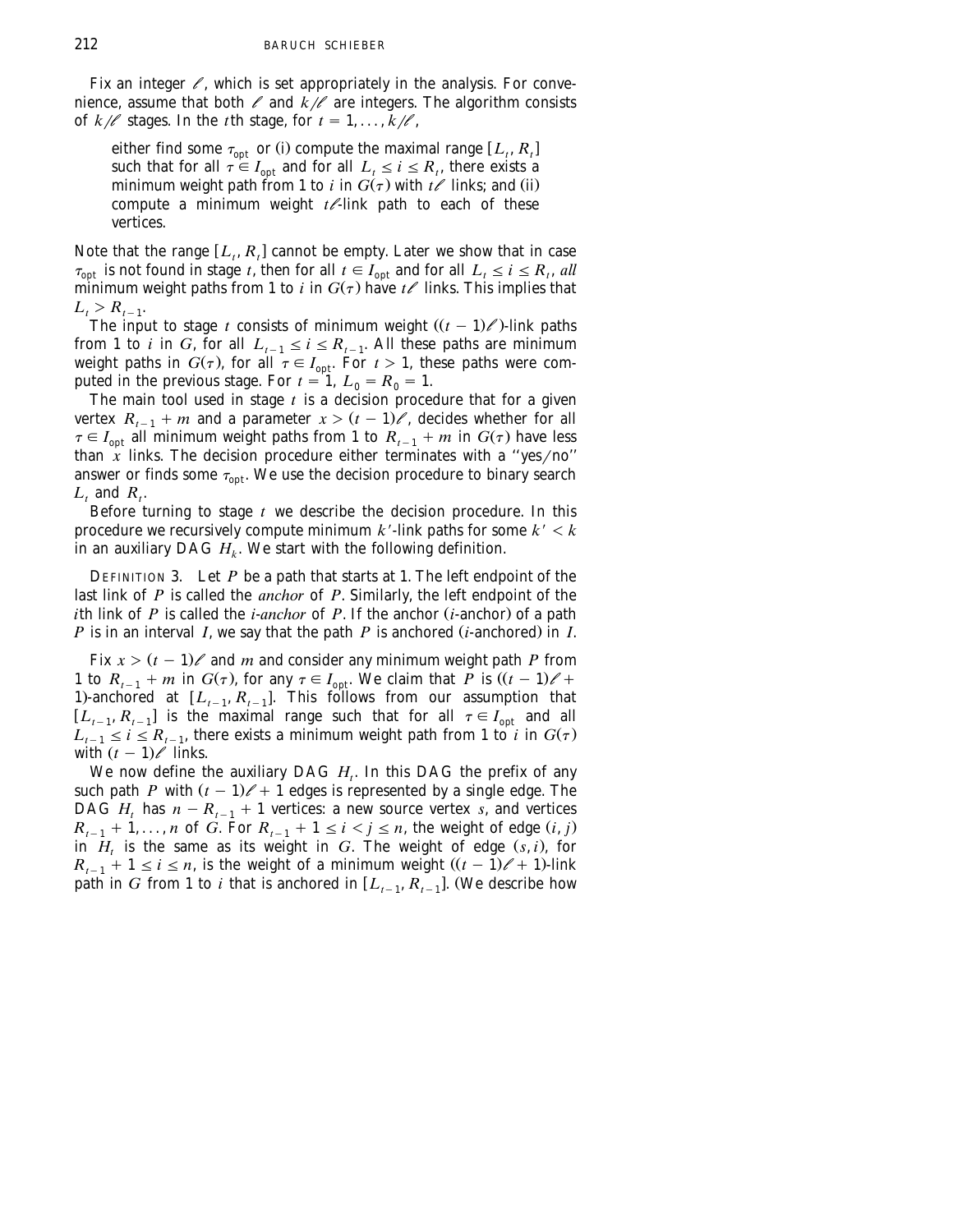to compute these paths later.) Define  $H_t(\tau)$  to be the weighted DAG with the same sets of edges and vertices as  $H_t$ , in which the weight of each edge  $(i, j)$ , for  $R_{i-1} + \tilde{1} \leq i \leq j \leq n$ , is incremented by  $\tau$ , and the weight of each edge  $(s, i)$ , for  $R_{t-1} + 1 \le i \le n$ , is incremented by  $((t - 1) \ell + 1) \tau$ . Because for all  $\tau \in I_{\text{out}}$ , any minimum weight path in  $G(\tau)$  from 1 to  $R_{t-1} + m$  is  $((t-1)l + 1)$ -anchored in  $[l_{t-1}, R_{t-1}]$ , a minimum weight path in  $H_t(\tau)$  from *s* to  $R_{t-1} + m$  with *d* links corresponds to a minimum weight path in  $G(\tau)$  from 1 to  $R_{t-1} + m$  with  $d + (t-1)\ell$  links. In order to be able to compute minimum  $k'$ -link paths in  $H_i(\tau)$  recursively, we need to show that  $H_t$  has the concave Monge property.

PROPOSITION 10. *The DAG H<sub>t</sub> has the concave Monge property.* 

*Proof.* Because for all  $R_{i-1} + 1 \leq i \leq j \leq n$ , the weight of edge  $(i, j)$ in  $H$ , is the same as its weight in  $G$ , the inequality corresponding to the concave Monge property holds for all these indices. Thus, all that is left to show is that for every  $R_{t-1} + 1 < j < n$ , the difference between weight of edge  $(s, j)$  and the weight of edge  $(s, j + 1)$  is at most  $w(R_{t-1} + 1, j)$  –  $w(R_{t-1} + 1, j + 1)$ . Let  $P_i$  and  $P_{i+1}$  be minimum weight  $((t - 1) \ell + 1)$ link paths anchored in  $[L_{t-1}, R_{t-1}]$  from 1 to *j* and  $j + 1$ , respectively. Recall that the weights of edges  $(s, j)$  and  $(s, j + 1)$  are the weights of  $P_j$ and  $P_{i+1}$ , respectively. Suppose that  $P_{i+1}$  is anchored at  $i \in [L_{i-1}, R_{i-1}]$ . Let  $Q_i$  be the  $((t - 1)\ell + 1)$ -link path given by the prefix of  $P_{i+1}$  ending at *i* with the edge  $(i, j)$ . Clearly, the weight of  $Q_i$  is at least the weight of *P<sub>i</sub>*. We get that the difference between the weights of  $P_i$  and  $P_{i+1}$  is less than or equal to the difference between the weights of  $Q_i$  and  $P_{i+1}$ . Because the prefixes of  $Q_j$  and  $P_{j+1}$  ending at *i* are the same, this difference is equal to  $w(i, j) - w(i, j + 1)$ . By the concave Monge property of *G* we get

$$
w(i, j) - w(i, j + 1) \le w(i + 1, j) - w(i + 1, j + 1)
$$
  
\n
$$
\le w(i + 2, j) - w(i + 2, j + 1)
$$
  
\n
$$
\le \cdots \le w(R_{i-1} + 1, j) - w(R_{i-1} + 1, j + 1).
$$

П

Recall that given *m* and *x*, the decision procedure decides whether for all  $\tau \in I_{\text{out}}$  all minimum weight paths from 1 to  $R_{t-1} + m$  in  $G(\tau)$  have less than  $x$  links. The decision procedure consists of two steps.

*Step* I. Let  $y = x - (t - 1)$ . Find a minimum weight  $(y - 1)$ -link path, and find a minimum weight *y*-link path in  $H_t$  from *s* to  $R_{t-1} + m$ , by invoking the algorithm recursively. (However, as a matter of fact, the recursion is done only on the subgraph of  $H_t$  induced by the first  $m + 1$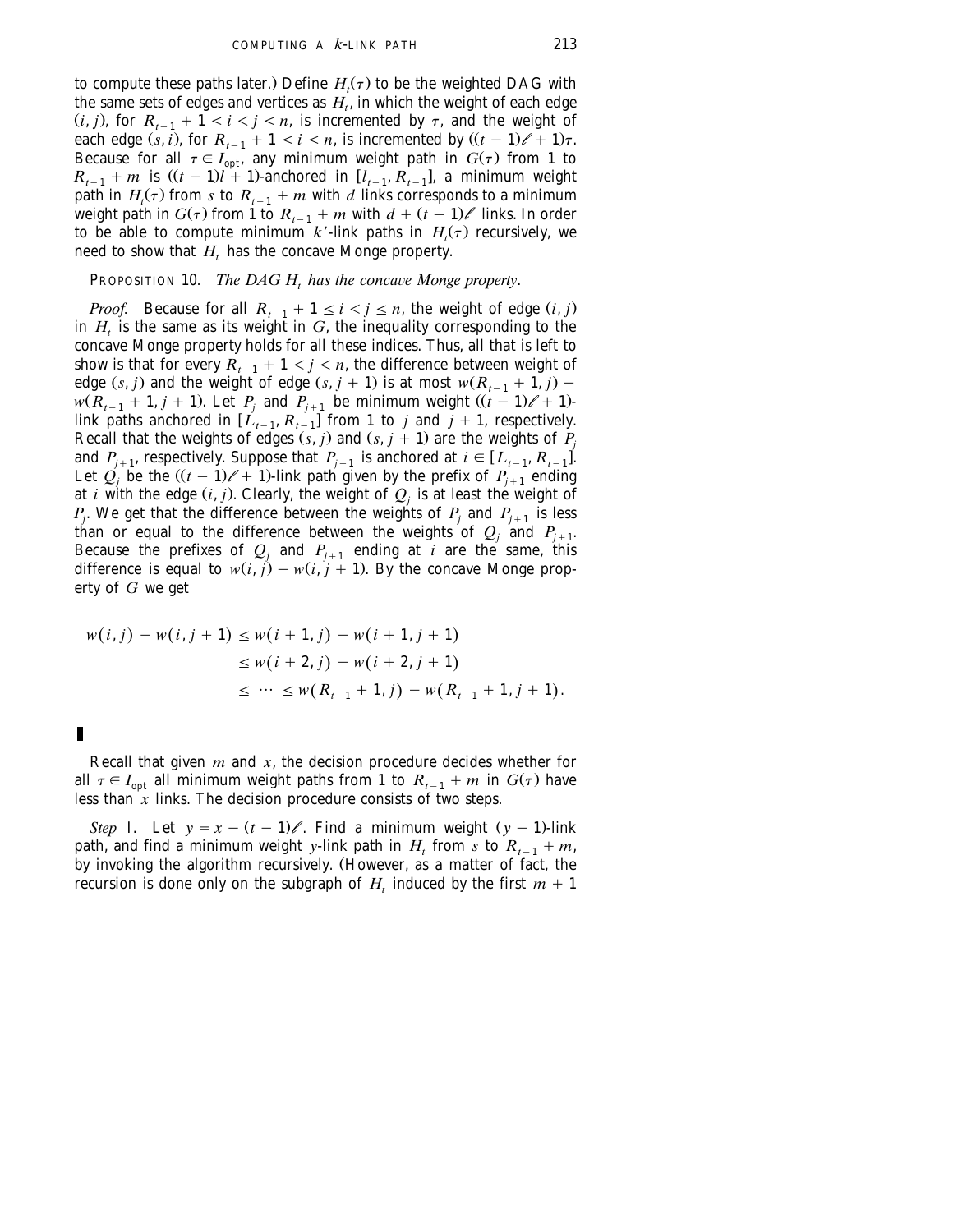vertices.) Let  $W_H(m, y - 1)$  and  $W_H(m, y)$  denote the weights of these paths.

*Step* II. Set  $\xi = W_H(m, y - 1) - W_H(m, y)$ . Find two minimum weight diameter paths in  $G(\xi)$ :  $P_1$  with the maximum number of links and  $P_2$ with the minimum number of links. If the number of links of  $P_1$  is greater than or equal to  $k$  and the number of links of  $P_2$  is less than or equal to  $k$ , then there exists a minimum weight diameter path in  $G(\xi)$  with *k* links. This implies that  $\xi \in I_{\text{out}}$  and we are done. In the next two lemmas we prove: (i) If the number of links of  $P_1$  is strictly less than  $k$ , then for all  $\tau \in I_{\text{out}}$ , *all* minimum weight paths from 1 to  $R_{t-1} + m$  in  $G(\tau)$  have at least *x* links. (ii) If the number of links of  $P_2$  is strictly greater than *k*, then for all  $\tau \in I_{\text{out}}$ , *all* minimum weight paths from 1 to  $R_{t-1} + m$  in  $G(\tau)$  have less than *x* links. This concludes the decision procedure.

LEMMA 11. *If all minimum weight diameter paths in*  $G(\xi)$  *have less than k links, then for all*  $\tau \in I_{\text{opt}}$ , *all* minimum weight paths from 1 to  $R_{t-1} + m$ in  $G(\tau)$  have at least *x* links.

*Proof.* Because all minimum weight diameter paths in  $G(\xi)$  have less than *k* links,  $\xi > W(k-1) - W(k)$ . (Recall that  $W(k-1) - W(k)$  is the rightmost point of  $I_{\text{out}}$ .) By the definition of  $\xi$ , for all  $\tau < \xi$  the weight of a minimum weight *y*-link path to  $R_{t-1} + m$  in  $H_t(\tau)$  is less than the weight of a minimum weight  $(y - 1)$ -link path to  $R_{t-1} + m$ . It follows from the unimodality of the function  $W_H(m,.)$  (Proposition 7) that all minimum weight paths from *s* to  $R_{t-1} + m$  in  $H_t(\tau)$  have at least *y* links. Recall that for all  $\tau \in I_{\text{opt}}$ , a minimum weight path in  $H_t(\tau)$  from *s* to  $R_{t-1}$  + *m* with *d* links corresponds to a minimum weight path in  $G(\tau)$ from 1 to  $R_{t-1}$  + *m* with  $d + (t-1)$  links. Because  $x = y + (t-1)$ , for all  $\tau \in I_{\text{opt}}$ , all minimum weight paths to  $R_{t-1} + m$  in  $G(\tau)$  have at least *x* links. П

In a similar way we can prove:

LEMMA 12. *If all minimum weight diameter paths in*  $G(\xi)$  *have more than k links, then for all*  $\tau \in I_{\text{opt}}$ *, all minimum weight paths from* 1 *to*  $R_{t-1}$  + *m* in  $G(\tau)$  have less than x links.

We turn back to the description of stage *t*. Stage *t* consists of three steps:

*Step* 1. Construct *H<sub>t</sub>*. For this, compute for all  $R_{t-1} < j \le n$  and for all  $\tau \in I_{\text{out}}$ , a minimum weight path from 1 to *j* in  $G(\tau)$  anchored in  $[L_{t-1}, R_{t-1}]$ . All these paths have  $(t-1)\ell + 1$  links.

*Step* 2. Apply the decision procedure to find the range  $[L_t, R_t]$ . If in the course of this computation some value  $\tau \in I_{opt}$  is found then we are done; otherwise, continue to the next step.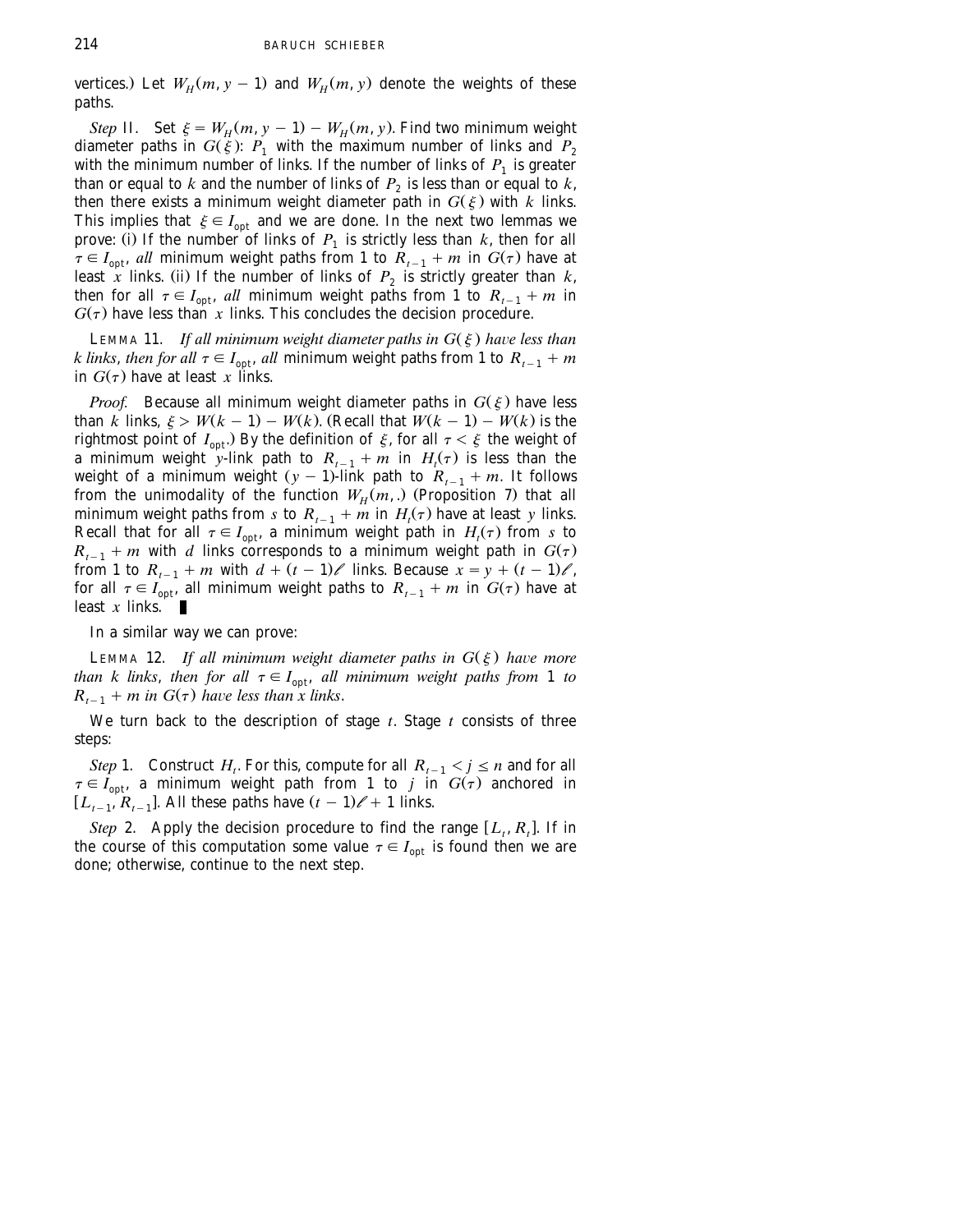*Step* 3. For all  $L_t \le j \le R_t$  and for all  $\tau \in I_{\text{opt}}$ , compute a minimum weight path in  $G(\tau)$  from 1 to *j*. All these paths have  $t\ell$  links.

We now describe each of the steps in detail.

П

*Step* 1. For  $t = 1$  this step is trivial. Consider some  $t > 1$ . Because all the minimum weight paths anchored in  $[L_{t-1}, R_{t-1}]$  have  $(t-1)\ell + 1$ links, the computation of the minimum over these paths can be done independently of  $\tau$  as all comparisons involve paths with the same number of links.

Let *M*, be the  $(n - R_{t-1}) \times (R_{t-1} - L_{t-1} + 1)$  matrix in which the  $(i, j)$ th entry is the weight of a minimum weight  $(t - 1)$ /-link path from 1 to  $j + L_{t-1} - 1$  in *G*, plus the weight of the edge  $(j + L_{t-1} - 1, i + R_{t-1})$ in *G*. It is not difficult to see that the minimum entry in row *i* corresponds to the weight of a minimum weight  $((t - 1) \ell + 1)$ -link path from 1 to  $i + R_{i-1}$  anchored in  $[L_{i-1}, R_{i-1}]$ .

PROPOSITION 13. *The matrix M, has the concave Monge property.* 

*Proof.* To prove the property we have to show that for every  $1 \le i \le n$  $-R_{t-1}$  and for every  $1 \leq j \leq R_{t-1} - L_{t-1} + 1$ ,  $M_t[i, j] - M_t[i + 1, j] \leq$  $M_i[i, j + 1] - M_i[i + 1, j + 1]$ . By our definition  $M_i[i, j] = W(j + L_{i-1} 1, (t - 1) \ell$  +  $w(j + L_{t-1} - 1, i + R_{t-1})$ . Because the weights of *G* obey the concave Monge property we get

$$
M_{t}[i, j] - M_{t}[i + 1, j]
$$
  
=  $w(j + L_{t-1} - 1, i + R_{t-1}) - w(j + L_{t-1} - 1, i + R_{t-1} + 1)$   
 $\leq w(j + L_{t-1}, i + R_{t-1}) - w(j + L_{t-1}, i + R_{t-1} + 1)$   
=  $M_{t}[i, j + 1] - M_{t}[i + 1, j + 1].$ 

It follows that all the minimum weight paths anchored in  $[L_{t-1}, R_{t-1}]$ can be found in  $O(n)$  time by applying the matrix search algorithm of [1]. Note that the matrix need not be stored explicitly. Instead, each entry can be computed upon demand.

*Step* 2. First, we show how to find  $L_t$ . This is done in two phases of binary search. In the first phase we find the minimum integer  $a \geq 0$  such that for all  $\tau \in I_{\text{opt}}$ , there exists a minimum weight path from 1 to  $R_{t-1} + 2^a \ell$  in  $G(\tau)$  with at least  $t\ell$  links. In the second phase, if  $a > 0$ , we perform a binary search on all the vertices in the range  $R_{t-1} + 2^{a-1} \ell + 1$ ,  $R_{t+1} + 2^a \ell$  to find  $L_t$ .  $+$ **1**,  $R_{t-1}$  +  $2^a \ell$  to find  $L_t$ .

*The First Phase*. Initialize  $m$  to  $\ell$ , and test using the decision procedure whether for all  $\tau \in I_{\text{opt}}$ , *all* minimum weight paths from 1 to  $R_{t-1} + m$  in  $G(\tau)$  have strictly less than  $t \ell$  links. If some  $\tau_{\text{out}}$  is found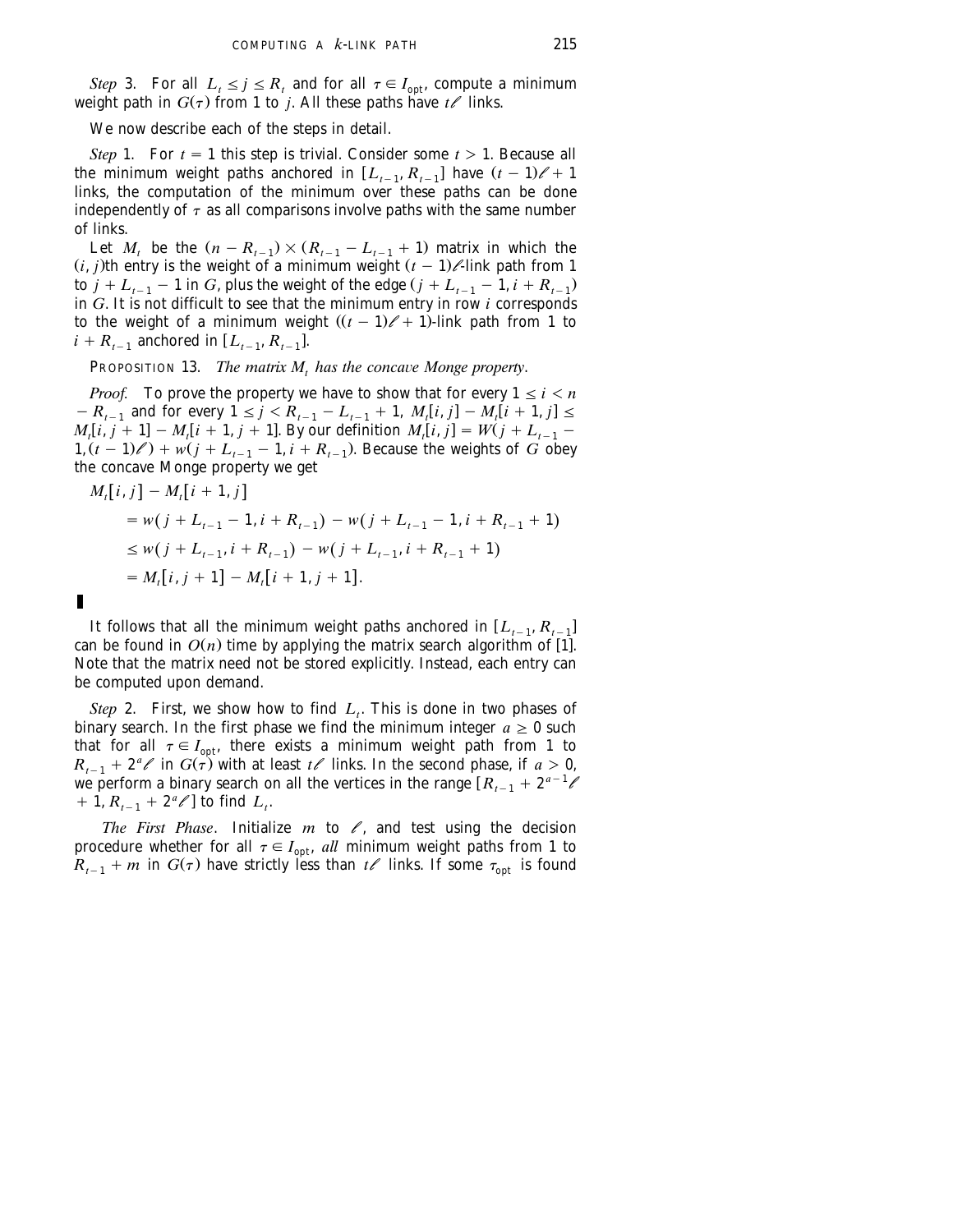during the execution then we are done. Else, if the answer is ''yes,'' then double *m* and iterate. Otherwise,  $a = \log_2(m/k)$  is the minimum integer such that for all  $\tau \in I_{\text{opt}}$ , there exists a minimum weight path from 1 to  $R_{t-1} + 2^a \ell$  in  $G(\tau)$  with at least  $t\ell$  links.

*The Second Phase.* If  $a = 0$ , then there exists a minimum weight path from 1 to  $R_{t-1} + \ell$  in  $G(\tau)$  with at least  $t\ell$  links. Because *all* minimum weight paths in  $G(\tau)$  from 1 to any  $i \in [L_{t-1}, R_{t-1}]$  have  $(t-1)$  *l* links, any minimum weight path from 1 to  $R_{i-1} + \ell$  in  $G(\tau)$  has at most  $t\ell$ links. It follows that any minimum weight path from 1 to  $R_{t-1} + \ell$  in  $G(\tau)$ has exactly  $t\ell$  links. Because all minimum weight paths from 1 to  $R_{t-1} + j$ , for  $j < l$ , have strictly less than  $t \ell$  links, we get that if  $a = 0$ then  $L_{t} = R_{t-1} + \ell$ .

Suppose that  $a > 0$ . In this phase we search for  $L_i$ ; the first vertex in the range  $[R_{t-1} + 2^{a-1} \ell + 1, R_{t-1} + 2^a \ell']$  such that for all  $\tau \in I_{\text{opt}}$ , there exists a minimum weight path from 1 to  $L_t$  in  $G(\tau)$  with at least  $t \ell$  links. This is done using binary search similar to the first phase. Initialize  $\alpha = 2^{a-1} \ell + 1$ ,  $\beta = 2^a \ell$ . The following procedure is done iteratively. If  $\alpha = \beta$  then we are done and  $L_t = R_{t-1} + \alpha$ . Else, set  $m = [(\beta + \alpha)/2]$ , and test whether for all  $\tau \in I_{\text{out}}$ , *all* minimum weight paths from 1 to  $R_{t-1}$  + *m* in  $G(\tau)$  have less than  $t\ell$  links. If some  $\tau_{\text{out}}$  is found during the execution then we are done. Else, if the answer is ''yes,'' then set  $\alpha = m + 1$ , and iterate. Otherwise, set  $\beta = m$ , and iterate.

Note that if no value  $\tau_{\text{opt}}$  is found in the search then by Lemma 11 for all  $\tau \in I_{\text{out}}$ , *all* minimum weight paths from 1 to  $L_t$  in  $G(\tau)$  have at least  $t \ell$  links. Also, because  $L_t$  is the first such vertex, there must be a minimum weight path from 1 to  $L_t$  in  $G(\tau)$  with exactly  $t\ell$  links.

To find the vertex  $R_t$ , we search for the minimum *b* such that for all  $\tau \in I_{\text{out}}$ , all the minimum weight paths from 1 to *b* in  $G(\tau)$  have at least  $t\ell + 1$  links. This is done by a binary search using the decision procedure similar to the way  $L_t$  was found in the previous text. However, as before, if no value  $\tau_{opt}$  is found in the search then for all  $\tau \in I_{opt}$ , *all* minimum weight paths from 1 to *b* in  $G(\tau)$  have at least  $t \ell + 1$  links. Clearly, in this case  $R_t = b - 1$ . It follows that for all  $\tau \in I_{\text{opt}}$  and for all  $L_t \le i \le R_t$ , all minimum weight paths from 1 to *i* in  $G(\tau)$  have exactly  $t\ell$  links.

*Step* 3. To compute a minimum weight path in  $G(\tau)$  from 1 to *j*, for all  $L_t \leq j \leq R_t$  and for all  $\tau \in I_{\text{out}}$ , we first compute the weights  $W_H(L_t, \ell -$ 1),  $W_H(L_t, \ell)$ ,  $W_H(R_t, \ell)$ , and  $W_H(R_t, \ell+1)$  (in case they were not computed in the previous step), by a recursive call to our algorithm.

Recall that  $I_{opt} = [W(k) - W(k + 1), W(k - 1) - W(k)]$ . Because for all  $\tau \in I_{opt}$  and for all  $L_t \le i \le R_t$ , *all* minimum weight paths from 1 to *i* in  $G(\tau)$  have exactly  $t\ell$  links, all minimum weight paths from  $s$  to  $i$  in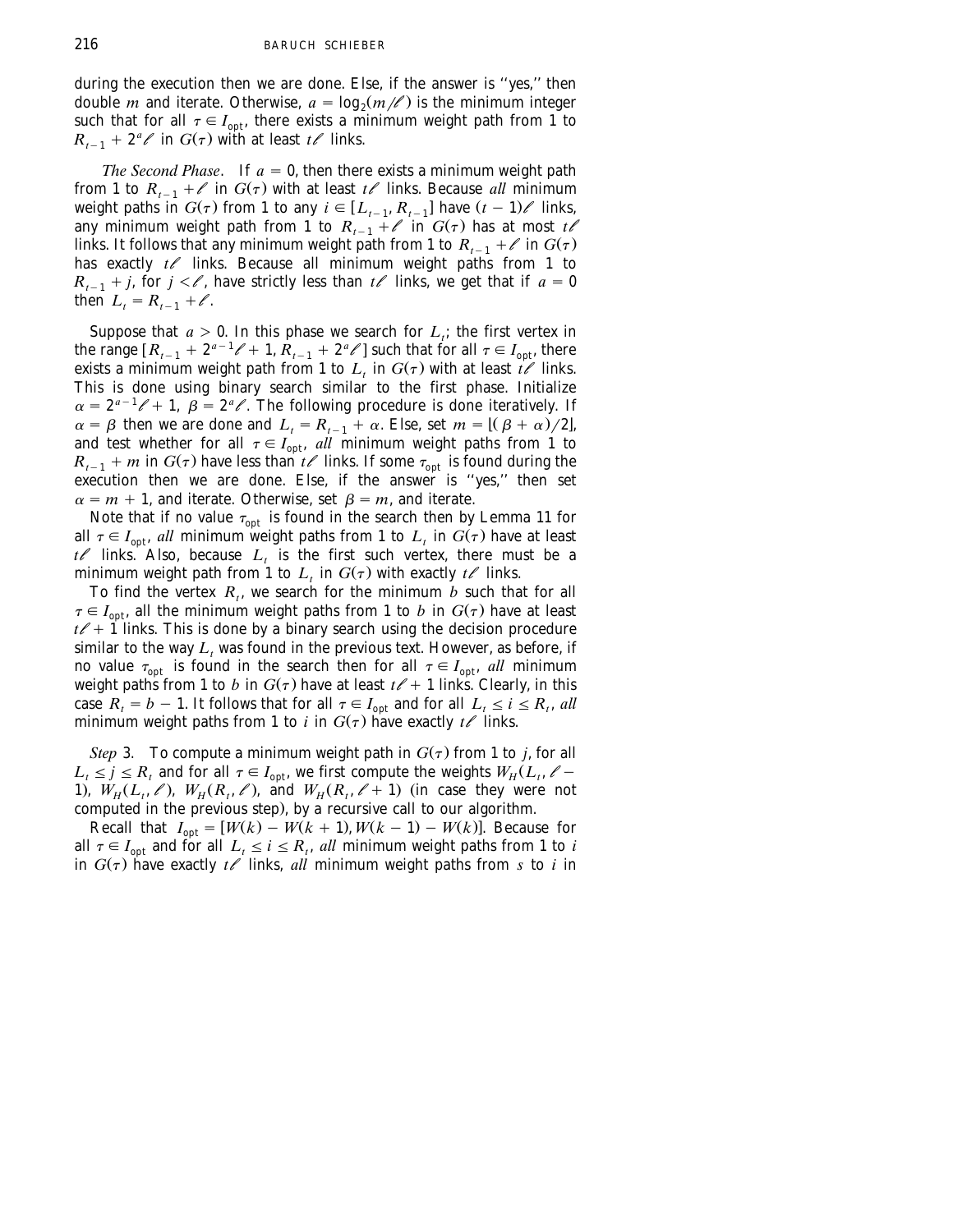*H*<sub>*t*</sub>( $\tau$ ) have exactly  $\ell$  links. It follows that  $W(k - 1) - W(k) < W_h(L_t, \ell - 1)$  $1.1 - W_{\text{H}}(L_{\text{t}}, \ell)$ , and  $W(k) - W(k+1) > W_{\text{H}}(R_{\text{t}}, \ell) - W_{\text{H}}(R_{\text{t}}, \ell+1)$ . Alternatively, in other words, the (closed) interval  $I_{\text{opt}}$  is contained in the (open) interval  $I_t = (W_H(R_t, \ell) - W_H(R_t, \ell + 1), W_H(L_t, \ell - 1) W_H(L_i, \ell)$ ). By Proposition 6 it follows that  $I_i$  is contained in all the open intervals  $(W_H(i, \ell) - W_H(i, \ell + 1), W_H(i, \ell - 1) - W_H(i, \ell))$ , for  $L_i \leq i$  $\leq R_i$ . Hence, for all  $\tau \in I_i$  all minimum weight paths from *s* to *i* in  $H_i(\tau)$ have  $\ell$  links, and correspondingly, all minimum weight paths from 1 to  $i$ in  $G(\tau)$  have  $t\ell$  links. We pick one such  $\tau$  and we apply the linear time algorithm for finding a minimum weight diameter path in DAGs with the concave Monge property to find the minimum weight path from 1 to all  $L_t \leq i \leq R$ , in  $G(\tau)$ . This can be done in one application of the linear time algorithm.

#### 3.1. *Time and Space Complexity*

Let  $T(n, k)$  denote the time complexity of our algorithm when the input DAG has *n* vertices and we are required to find a minimum weight *k*-link path. It is not difficult to verify that the time complexity of the algorithm is dominated by Step 2 of each stage. In Step 2 we perform a binary search where in each iteration of this search we call the algorithm recursively to find minimum weight */*-links paths in an auxiliary DAG, and we invoke a linear time algorithm for finding a minimum weight diameter path in  $G(\tau)$ . The size of the auxiliary DAG in the *i*th stage is bounded by  $2(R_i - R_{i-1})$ . It follows that  $T(n, k)$  satisfies the following recursion,

$$
T(n,k) = c \cdot \log n \cdot \sum_{i=1}^{k/\ell} (T(n_i,\ell') + n),
$$

for some constant *c*, and for some sequence  $n_1, n_2, \ldots, n_{k}$  *let*, where  $n \leq \sum_{i=1}^{k}/n_i \leq 2n$ . (All logarithms are base 2.)

We claim that if  $k = \Omega(\log n)$ , then the solution of this recursion is  $n2^{O(\sqrt{\log k \log \log n})}$ . To see this, it is sufficient to prove that for some  $\ell$  there exists some constant  $\alpha$  such that

$$
n2^{\alpha\sqrt{\log k \log \log n}} \geq c \cdot \log n \cdot \sum_{i=1}^{k/\ell} \left(n_i 2^{\alpha\sqrt{\log \ell \log \log n_i}} + n\right).
$$

For this we prove

$$
n 2^{\alpha \sqrt{\log k \log \log n}} \geq c \cdot n \cdot \log n \cdot \left(2 \cdot 2^{\alpha \sqrt{\log \ell \log \log n}} + \frac{k}{\ell}\right).
$$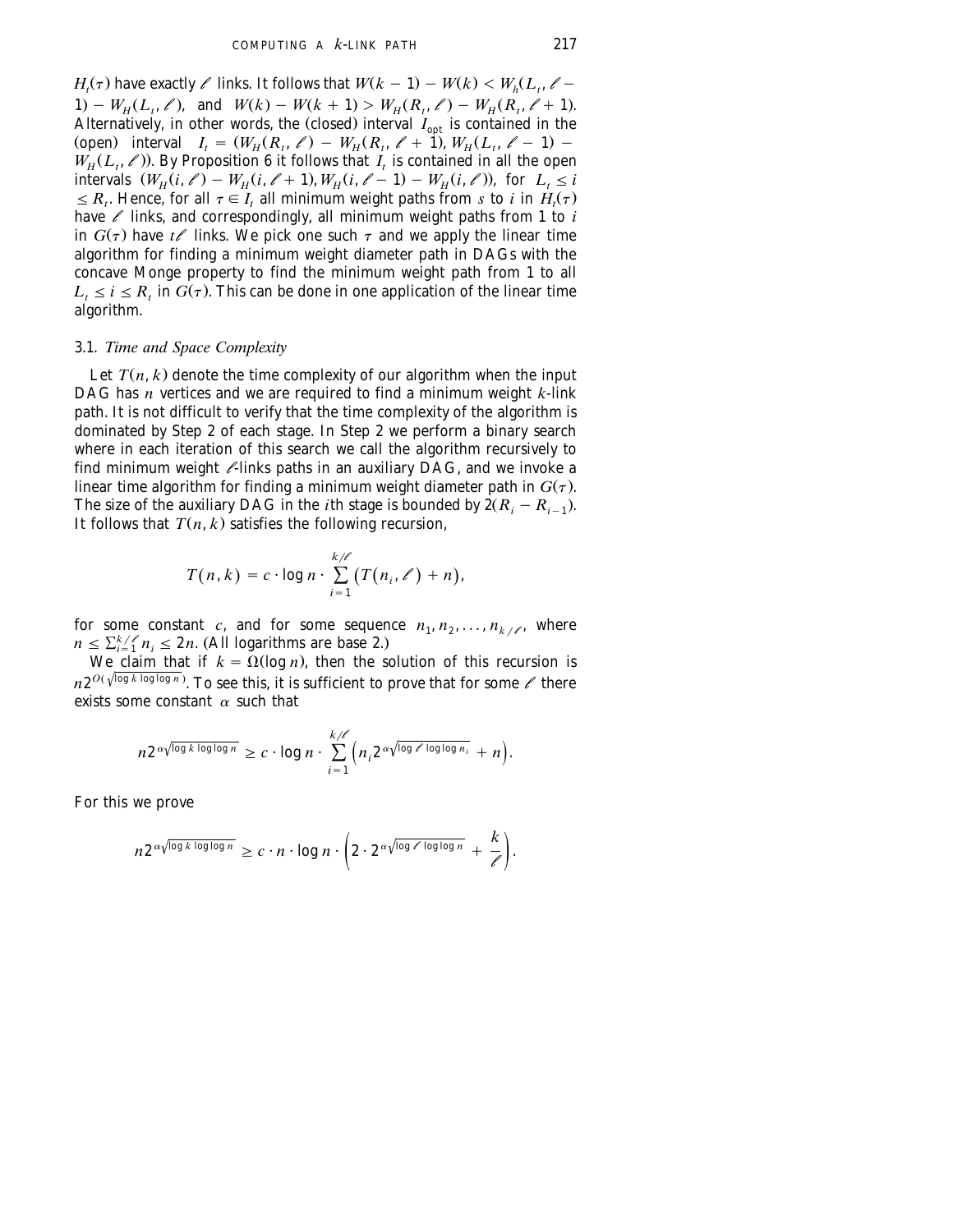<span id="page-14-0"></span>This is done by showing that for some  $\alpha$  each of the terms in the right-hand side is less than or equal to half of the left-hand side. We set *l* to be the minimum value for which  $n2^{\alpha \sqrt{\log k \log \log n}} \ge 2c \cdot n \cdot \log n \cdot k/\ell$ ;<br>that is,  $\ell = 2c \cdot \log n \cdot k \cdot 2^{-\alpha \sqrt{\log k \log \log n}}$ . Taking the base 2 logarithm from both hands, the other inequality translates to

$$
\alpha \sqrt{\log k \log \log n}
$$
  
\n
$$
\geq 2 + \log c + \log \log n + \alpha \sqrt{\log \log n}
$$
  
\n
$$
\cdot \sqrt{1 + \log c + \log \log n + \log k - \alpha \sqrt{\log k \log \log n}}
$$
.

By our assumption  $k = \Omega(\log n)$ . Hence, for large enough *n* and for some  $x \ge \frac{3}{4}$ ,  $x^2$  log log  $n \le \log k \le (x^2 + 1)$ log log  $n$ . For large enough  $n: 2 + \log c \le \frac{1}{2}$  log log  $n$ . We get that it is sufficient to show

$$
\alpha x \log \log n
$$
  
\n
$$
\geq 2 \log \log n + \alpha \sqrt{\log \log n}
$$
  
\n
$$
\sqrt{(x^2 + 1) \log \log n - (\alpha - 2) x \log \log n}.
$$

This inequality holds if

$$
\alpha\Big(x-\sqrt{x^2+1-(\alpha-2)x}\Big)\geq 2.
$$

It is easy to verify that this holds for any  $x \geq \frac{3}{4}$  and  $\alpha = 4$ . We note that the space complexity of the algorithm is  $O(n)$ .

## 4. APPLICATIONS

The algorithm for minimum weight *k*-link path in concave Monge DAGs has several applications. In the following text, we describe five of these applications to: data compression (Applications I and II), interval graphs (Application III), and geometric path finding (Applications IV and V). All these applications were originally described in  $\overline{3}$ , and we include them here to make the article self-contained.

*Application* I. Given a weighted alphabet of size *n*, we want to find an optimal prefix-free binary code for the alphabet with the restriction that no code string be longer than *k* bits. Using the reduction of this problem<br>to the minimum weight *k*-link path problem [12], we solve it in  $n 2^{O(\sqrt{\log k \log \log n})}$  time, improving on [11, 3].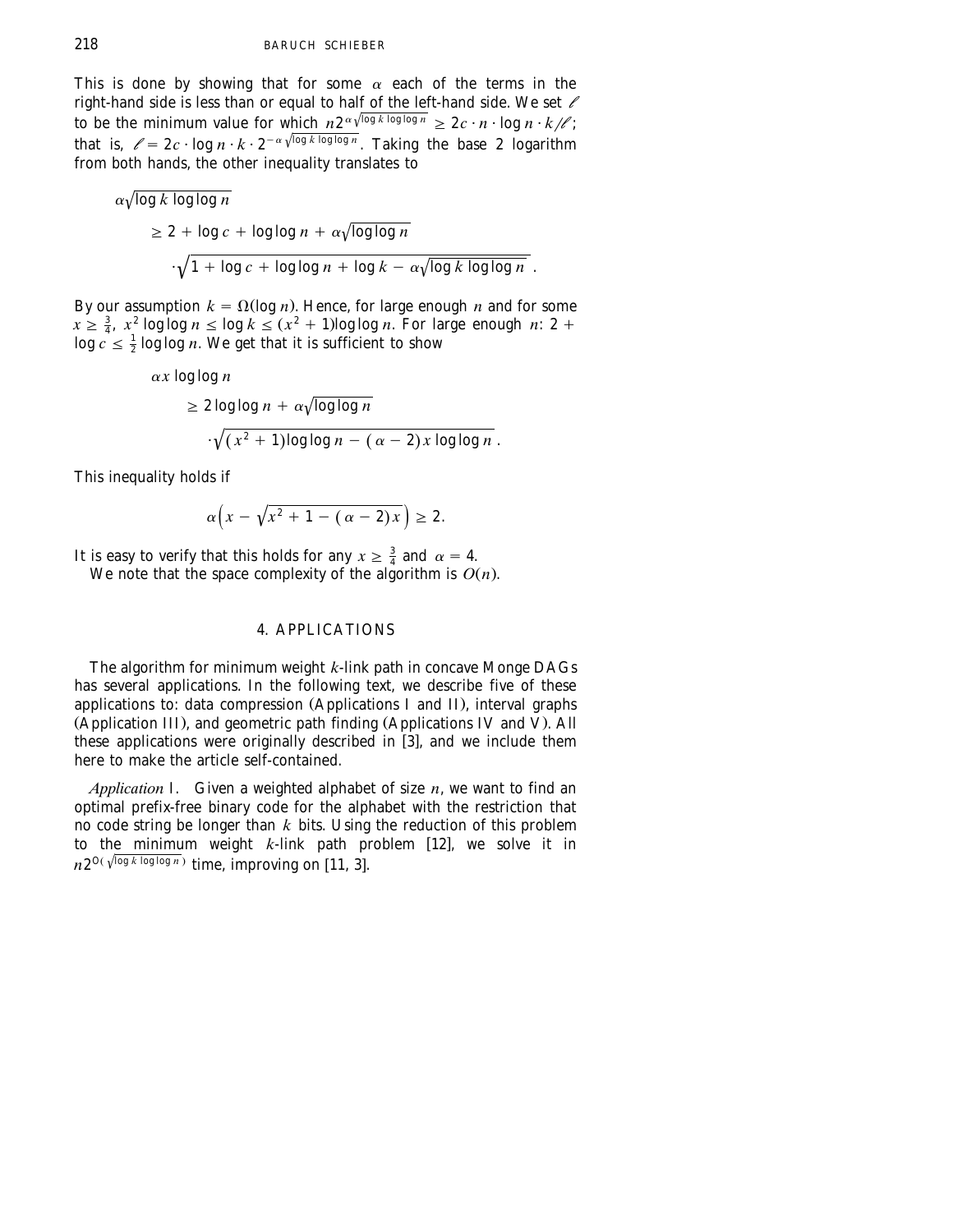*Application* II. Let  $f: \{x_1, x_2, \ldots, x_n\} \rightarrow \mathcal{R}$  be a real valued function, where *R* is the set of the real numbers and  $x_1 \le x_2 \le \cdots \le x_n$  are real numbers. Fix *k* and consider a sorted set of real numbers  $Z =$  $\{z_1, z_2, \ldots, z_k\}$  and a mapping  $\psi: \{1, 2, \ldots, n\} \to \{1, 2, \ldots, k\}$ . The pair  $(Z, \psi)$  is called a quantization, and the sum  $\sum_{i=1}^{n} f(x_i)(x_i - z_{\psi(i)})^2$  the error of the quantization. An optimal quantization is the one that mini-<br>mizes the error. It is easy to see that in an optimal quantization  $\psi^{-1}(j)$  is an interval for each  $j = 1, 2, ..., k$ . Quantization can be regarded as a data compression of  $n$  data items into  $k$  items, as illustrated in Fig. 3. Wu [14] showed that computing an optimal quantization can be reduced to finding *a* minimum weight *k*-link path. Hence, it can be solved in  $n2^{O(\sqrt{\log k \log \log n})}$ time by applying our algorithm, improving on [14, [3](#page-17-0)].

*Application* III. Let *H* be an interval graph generated by *m* weighted intervals on *n* terminals. Given *k*, find *k* cliques of *H* so that the sum of the weights of intervals in the union of the cliques is maximized. (See [Fig.](#page-16-0) [4.](#page-16-0)) Aggarwal, Schieber, and Tokuyama [3] showed how this problem can be reduced to finding a minimum weight *k*-link path in a DAG with *n* vertices. Aggarwal and Tokuyama  $[4]$  designed a data structure in which the overhead involved in this reduction is  $O(m + n \log n)$  time. Hence, the application of our algorithm yields an  $O(m) + n2^{O(\sqrt{\log k \log \log n})}$  time solution for this problem, improving on previous results of  $[5, 3, 4]$ .

*Application* IV. The computation of the maximum area *k*-gon and the maximum perimeter  $k$ -gon that are contained in a given convex  $n$ -gon. (See Fig. 5.) For this problem Boyce *et al.* [6] provided an  $O(nk \log n)$  time

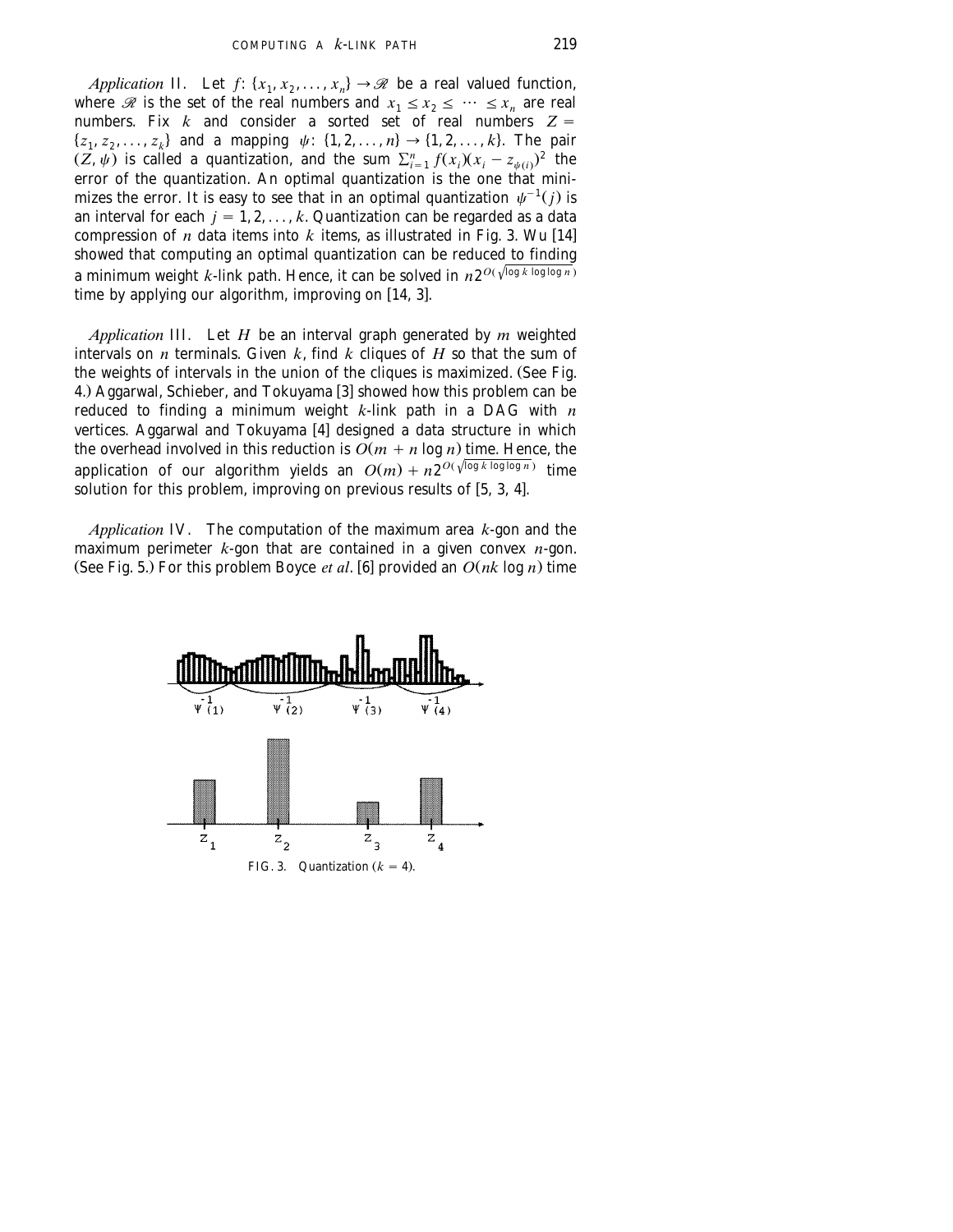<span id="page-16-0"></span>

FIG. 4. *k* maximum weight cliques of interval graph  $(k = 2)$ .

algorithm that was later improved by Aggarwal *et al*. [1] to  $O(nk + n \log n)$ time, and by Aggarwal, Schieber, and Tokuyama [3] to  $O(n\sqrt{k \log n} +$  $n \log n$ ) time. Aggarwal *et al.* [1] showed that the distance matrix involved in computing the maximum area and the maximum perimeter polygon contained in a given convex polygon has the convex Monge property. Because finding the maximum path in convex DAGs is equivalent to finding the minimum path in concave DAGs, we can apply our algorithm to achieve an  $n2^{O(\sqrt{\log k \log \log n})}$  time algorithm for the problem.

*Application* V. The computation of the minimum area *k*-gon that is the intersection of  $k$  half-planes out of  $n$  half-planes defining a given convex  $n$ -gon. In other words, computing the minimum area circumscribing the polygon touching edge-to-edge. (See [Fig. 6.](#page-17-0)) This problem is the dual of the previous problem, and thus can also be solved in  $n2^{O(\sqrt{\log k \log \log n})}$ time, improving on the previous results mentioned earlier.



FIG. 5. Max-area inscribed polygon.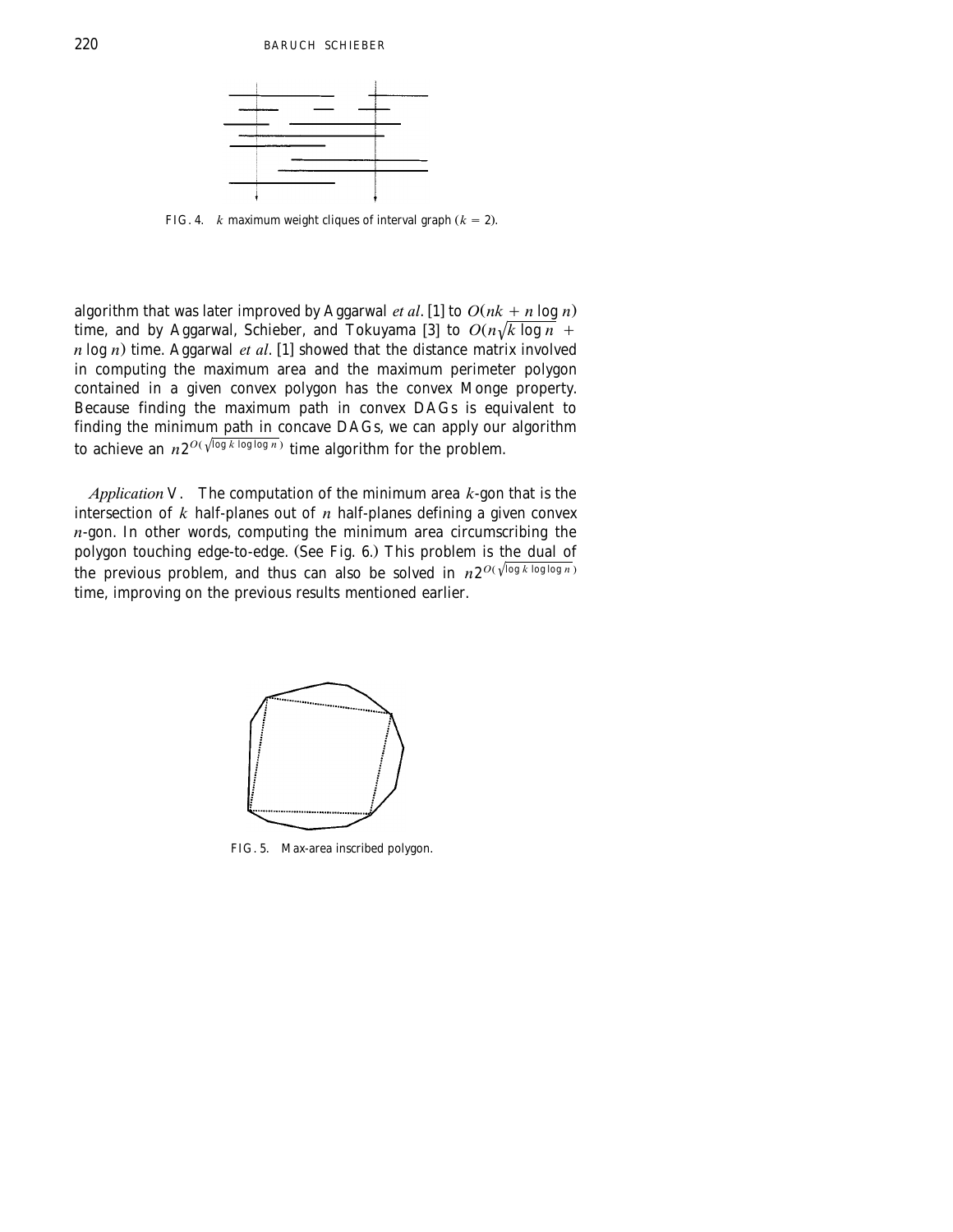<span id="page-17-0"></span>

FIG. 6. Min-area inscribed polygon with edge-to-edge contact.

#### ACKNOWLEDGMENT

We thank Takeshi Tokuyama for helpful discussions, and the anonymous referees for their helpful suggestions.

#### **REFERENCES**

- 1. A. Aggarwal, M. Klawe, S. Moran, P. Shor, and R. Wilber, Geometric applications of a matrix-searching algorithm, *Algorithmica* **2** (1987), 195-208.
- 2. A. Aggarwal and J. Park, Notes on searching in multidimensional monotone arrays, *in* ''Proceedings of the Twenty-Ninth IEEE Symposium on Foundations on Computer Science, 1988," pp. 497-512.
- 3. A. Aggarwal, B. Schieber, and T. Tokuyama, Finding a minimum weight *K*-link path in graphs with Monge property and applications, *J. Discrete Comput. Geom.* **12** (1994),  $263 - 280.$
- 4. A. Aggarwal and T. Tokuyama, Consecutive interval query and dynamic programming on intervals, *in* ''Proceedings of the Fourth International Symposium on Algorithms and Computation," Lecture Notes in Computer Science, Vol. 762, pp. 466-475, Springer-Verlag, Berlin/New York, 1993.
- 5. T. Asano, Dynamic programming on intervals, *in* ''Proceedings of the Second International Symposium on Algorithms and Computation,'' Lecture Notes in Computer Science, Vol. 557, pp. 199-207, Springer-Verlag, Berlin/New York, 1991.
- 6. J. Boyce, D. Dobkin, R. Drysdale, and L. Guibas, Finding extremal polygons, *SIAM J*. *Comput.* **14** (1985), 134-147.
- 7. W. Bein, L. Larmore, and J. Park, The *d*-edge shortest-path problem for a Monge graph, preprint, 1992.
- 8. B. Chazelle, H. Edelsbrunner, L. Guibas, and M. Sharir, Diameter, width, closest line pair, and parametric searching, *in* ''Proceedings of the Eighth ACM Symposium on Computational Geometry, 1992," pp. 120-129.
- 9. R. Cole, Slowing down sorting networks to obtain faster sorting algorithms, *J*. *ACM* **34**  $(1987)$ ,  $200-208$ .
- 10. M. Klawe, ''A Simple Linear Time Algorithm for Concave One-Dimensional Dynamic Programming,'' Technical Report 89-16, University of British Columbia, Vancouver, 1989.
- 11. L. Larmore and D. Hirschberg, Length-limited coding, *in* ''Proceedings of the First ACM-SIAM Symposium on Discrete Algorithms, 1990," pp. 310-318.